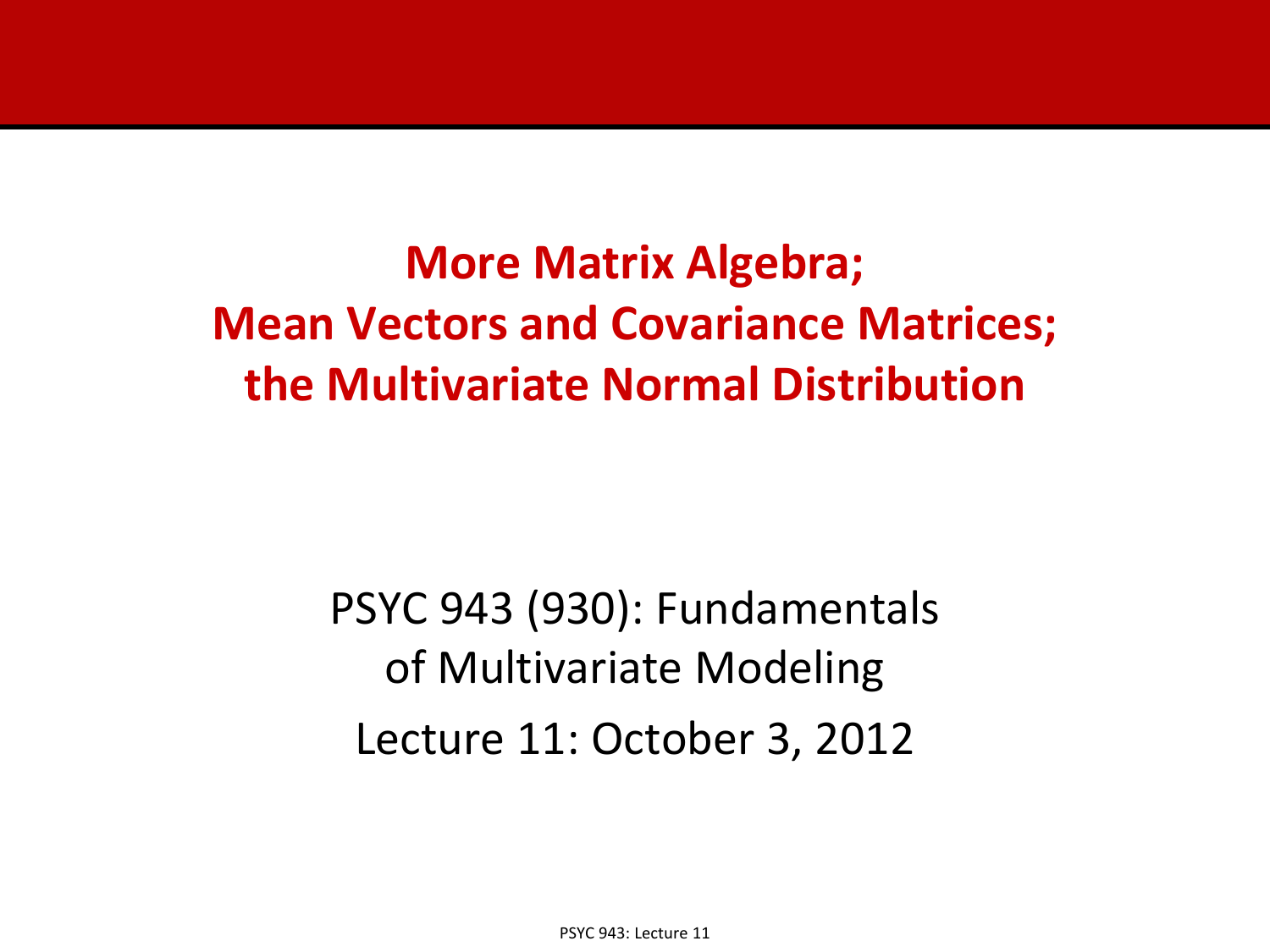## **Today's Class**

- The conclusion of Friday's lecture on matrix algebra
	- $\triangleright$  Matrix inverse
	- $\ge$  Zero/ones vector
	- $\triangleright$  Matrix identity
	- $\triangleright$  Matrix determinant
	- NOTE: an introduction to principal components analysis will be relocated later in the semester
- Putting matrix algebra to use in multivariate statistics
	- $\triangleright$  Mean vectors
	- Covariance matrices
- The multivariate normal distribution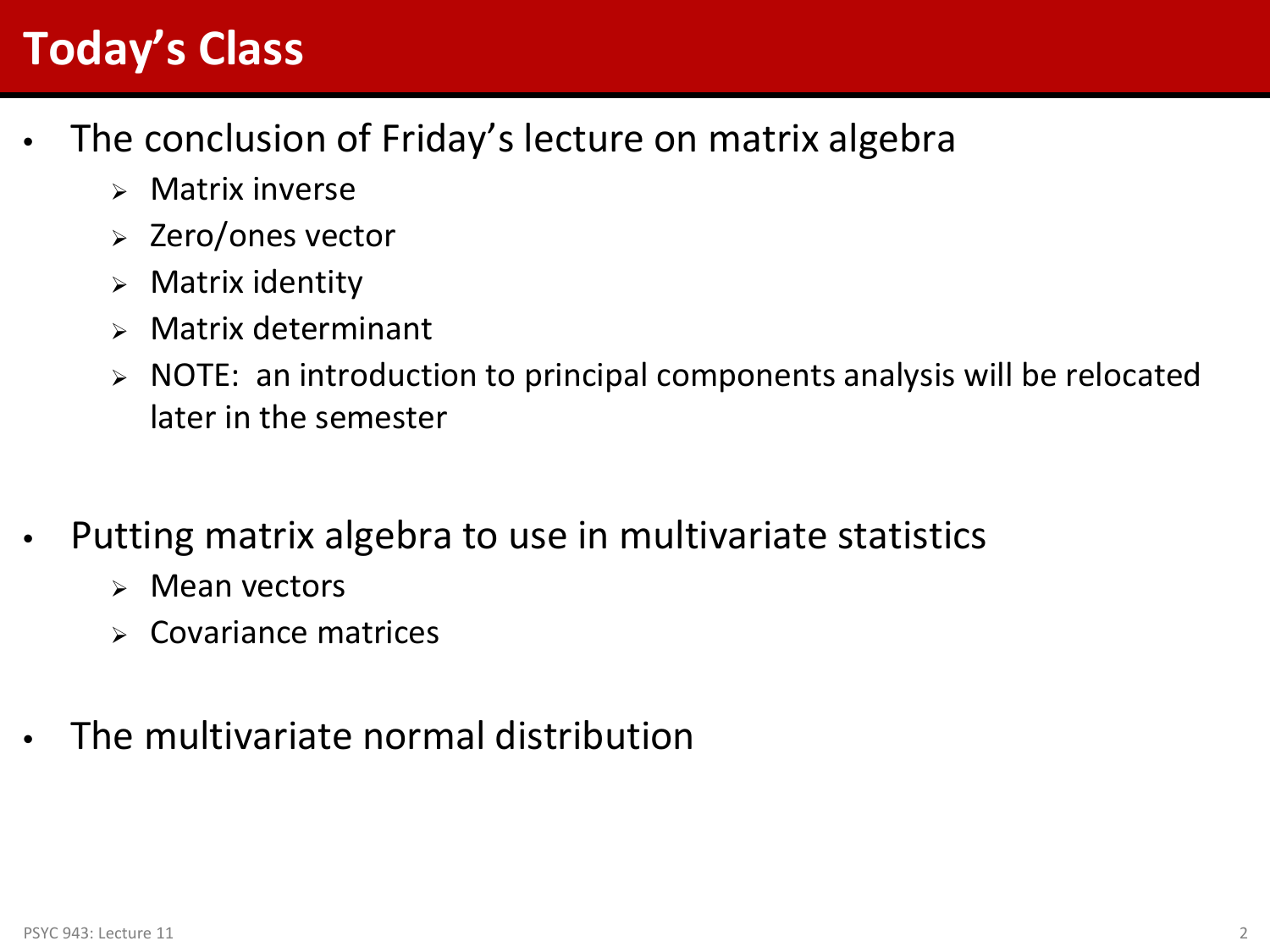# **DATA EXAMPLE AND SAS**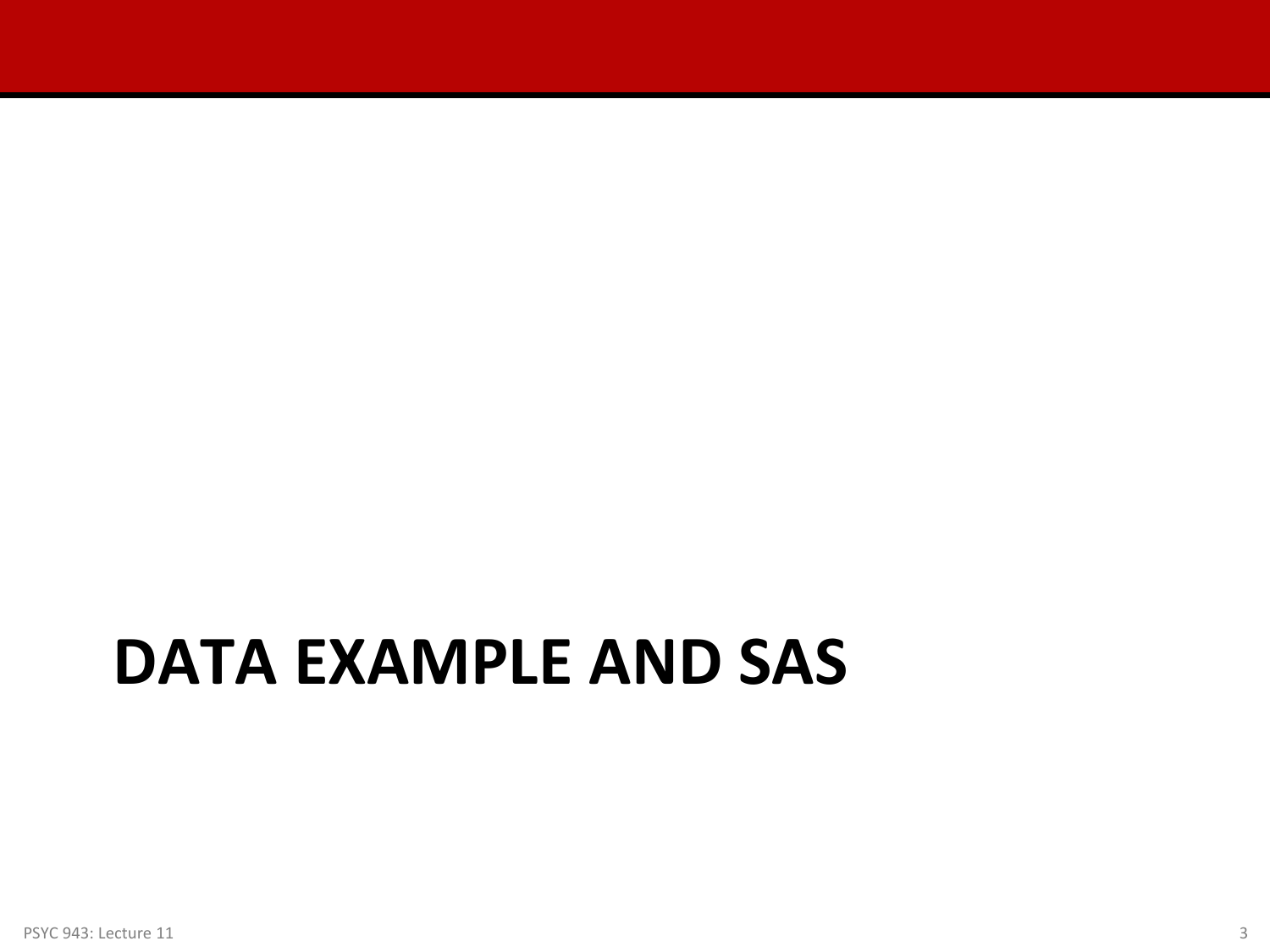## **A Guiding Example**

- To demonstrate matrix algebra, we will make use of data
- Imagine that somehow I collected data SAT test scores for both the Math (SATM) and Verbal (SATV) sections of 1,000 students
- The descriptive statistics of this data set are given below:

| <b>Statistic</b> | <b>SATV</b> | <b>SATM</b> |  |  |  |  |
|------------------|-------------|-------------|--|--|--|--|
| Mean             | 499.3       | 498.3       |  |  |  |  |
| SD               | 49.8        | 81.2        |  |  |  |  |
| Correlation      |             |             |  |  |  |  |
| SATV             | 1.00        | 0.78        |  |  |  |  |
| <b>SATM</b>      | 0.78        | 1 00        |  |  |  |  |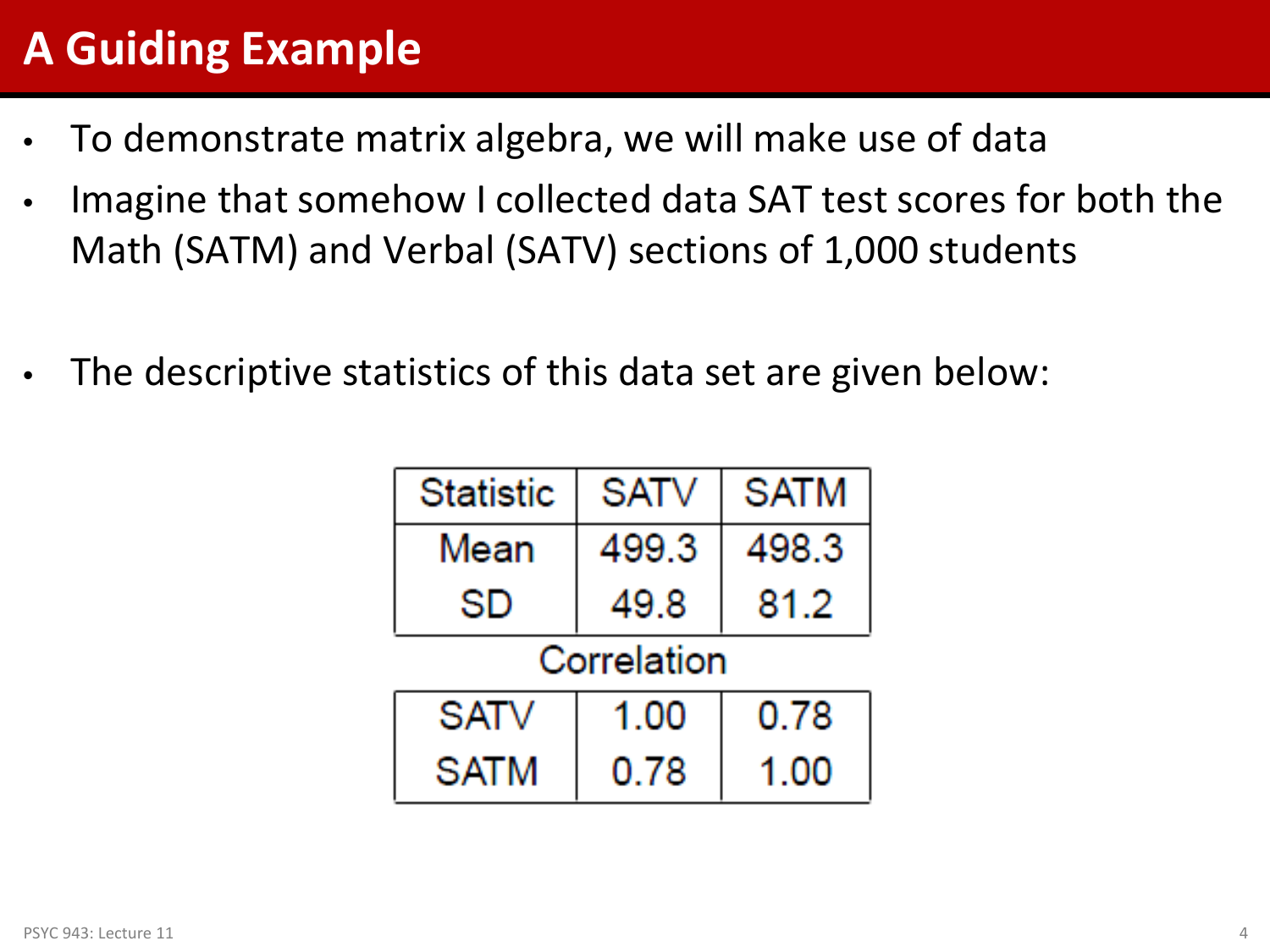#### **In Excel: In SAS:**

| $\boxed{\mathbb{X}} \parallel \boxed{\mathbb{H}} \parallel \mathbb{I} \parallel \mathbb{I} \parallel \mathbb{I} \parallel \mathbb{I} \parallel \mathbb{I} \parallel \mathbb{I} \qquad \qquad \text{sat.csv - Microsoft Excel}$ |                                    |                                      |                       |    |                    |                 |                                                                             |          |
|--------------------------------------------------------------------------------------------------------------------------------------------------------------------------------------------------------------------------------|------------------------------------|--------------------------------------|-----------------------|----|--------------------|-----------------|-----------------------------------------------------------------------------|----------|
|                                                                                                                                                                                                                                | File                               | Home Inser Page Form Data Revie View |                       |    |                    |                 | $Add-I$ $\circ$ $\bullet$ $\circ$ $\circ$ $B$ $\circ$ $3$                   |          |
|                                                                                                                                                                                                                                | Ж<br>er e<br>Paste<br>Clipboard Fa | <u>A</u><br>Font                     | 亖<br>Alignment Number | %  | A<br><b>Styles</b> | Ö<br>Cells<br>v | $\Sigma$ - $\frac{A}{Z}$ <sup>-</sup><br>画・箱・<br>$\mathscr{Q}$ -<br>Editing |          |
|                                                                                                                                                                                                                                | A1                                 | ÷                                    | (m.                   | fx | <b>SATV</b>        |                 |                                                                             | ٧        |
| ⊿                                                                                                                                                                                                                              | A                                  | B                                    | с                     |    | D                  | E               | F                                                                           | G        |
| 1                                                                                                                                                                                                                              | <b>SATV</b>                        | <b>SATM</b>                          |                       |    |                    |                 |                                                                             | $\equiv$ |
| $\overline{2}$                                                                                                                                                                                                                 | 520                                | 580                                  |                       |    |                    |                 |                                                                             |          |
| 3                                                                                                                                                                                                                              | 520                                | 550                                  |                       |    |                    |                 |                                                                             |          |
| 4                                                                                                                                                                                                                              | 460                                | 440                                  |                       |    |                    |                 |                                                                             |          |
| 5                                                                                                                                                                                                                              | 560                                | 530                                  |                       |    |                    |                 |                                                                             |          |
| 6                                                                                                                                                                                                                              | 430                                | 440                                  |                       |    |                    |                 |                                                                             |          |
| $\overline{7}$<br>8                                                                                                                                                                                                            | 490<br>570                         | 530<br>580                           |                       |    |                    |                 |                                                                             |          |
| 9                                                                                                                                                                                                                              | 530                                | 570                                  |                       |    |                    |                 |                                                                             |          |
| 10                                                                                                                                                                                                                             | 490                                | 540                                  |                       |    |                    |                 |                                                                             |          |
| 11                                                                                                                                                                                                                             | 450                                | 470                                  |                       |    |                    |                 |                                                                             |          |
| 12                                                                                                                                                                                                                             | 510                                | 560                                  |                       |    |                    |                 |                                                                             |          |
| 13                                                                                                                                                                                                                             | 480                                | 510                                  |                       |    |                    |                 |                                                                             |          |
| 14                                                                                                                                                                                                                             | 470                                | 420                                  |                       |    |                    |                 |                                                                             |          |
| 15                                                                                                                                                                                                                             | 500                                | 520                                  |                       |    |                    |                 |                                                                             |          |
| 16                                                                                                                                                                                                                             | 480                                | 470                                  |                       |    |                    |                 |                                                                             |          |
| 17                                                                                                                                                                                                                             | 450                                | 390                                  |                       |    |                    |                 |                                                                             |          |
| 18                                                                                                                                                                                                                             | 500                                | 480<br>500                           |                       |    |                    |                 |                                                                             |          |
| 19<br>20                                                                                                                                                                                                                       | 510<br>610                         | 630                                  |                       |    |                    |                 |                                                                             |          |
| 21                                                                                                                                                                                                                             | 450                                | 410                                  |                       |    |                    |                 |                                                                             |          |
| 22                                                                                                                                                                                                                             | 410                                | 380                                  |                       |    |                    |                 |                                                                             |          |
| 23                                                                                                                                                                                                                             | 460                                | 460                                  |                       |    |                    |                 |                                                                             |          |
| u u                                                                                                                                                                                                                            | ---                                | ---                                  |                       |    |                    |                 |                                                                             |          |

|                | satv | satm |
|----------------|------|------|
| 1              | 520  | 580  |
| $\overline{2}$ | 520  | 550  |
| 3              | 460  | 440  |
| 4              | 560  | 530  |
| 5              | 430  | 440  |
| 6              | 490  | 530  |
| 7              | 570  | 580  |
| 8              | 530  | 570  |
| 9              | 490  | 540  |
| 10             | 450  | 470  |
| 11             | 510  | 560  |
| 12             | 480  | 510  |
| 13             | 470  | 420  |
| 14             | 500  | 520  |
| 15             | 480  | 470  |
| 16             | 450  | 390  |
| 17             | 500  | 480  |
| 18             | 510  | 500  |
| 19             | 610  | 630  |
| 20             | 450  | 410  |
| 21             | 410  | 380  |
| 22             | 460  | 460  |
| 23             | 500  | 530  |
| 24             | 540  | 500  |
| 25             | 500  | 510  |
| 26             | 530  | 560  |
| 27             | 540  | 550  |
| 28             | 500  | 530  |
| 29             | 490  | 570  |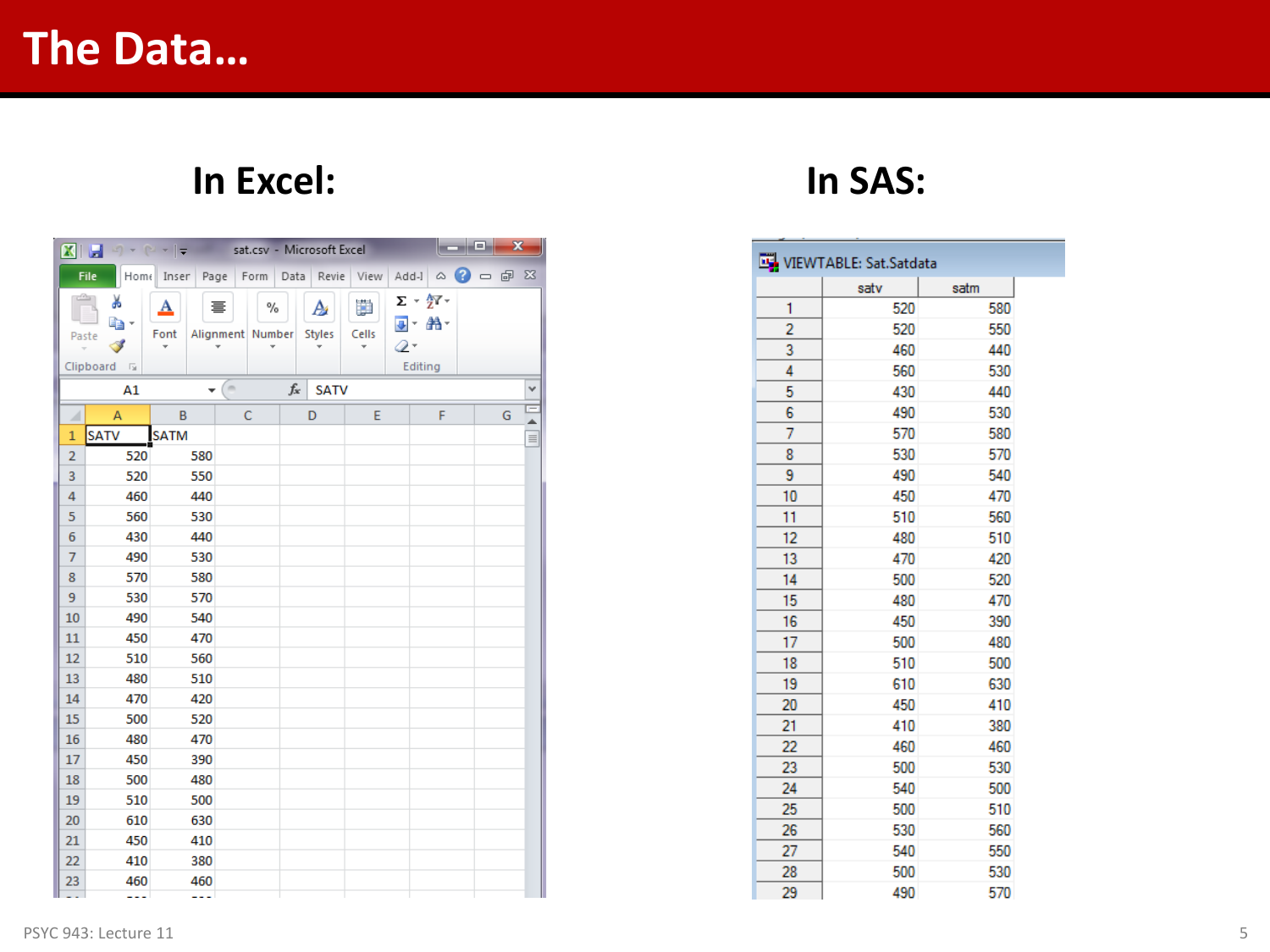#### **Matrix Computing: PROC IML**

- To help demonstrate the topics we will discuss today, I will be showing examples in SAS PROC IML
- The Interactive Matrix Language (IML) is a scientific computing package in SAS that typically used for statistical routines that aren't programed elsewhere in SAS
- Useful documentation for IML:

[http://support.sas.com/documentation/cdl/en/imlug/64248/HTML/de](http://support.sas.com/documentation/cdl/en/imlug/64248/HTML/default/viewer.htm) [fault/viewer.htm#langref\\_toc.htm](http://support.sas.com/documentation/cdl/en/imlug/64248/HTML/default/viewer.htm)

• A great web reference for IML:

<http://www.psych.yorku.ca/lab/sas/iml.htm>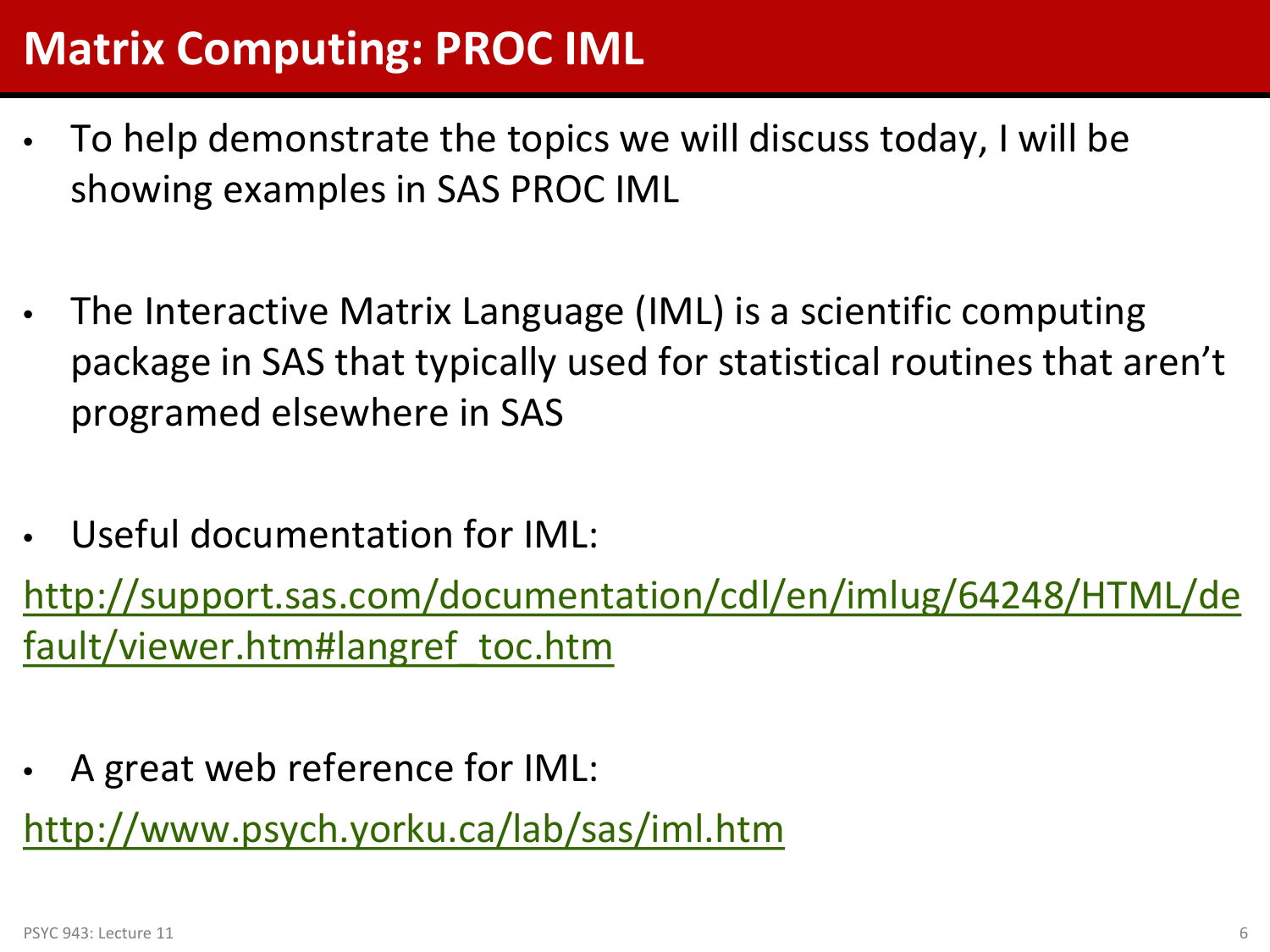# **MATRIX ALGEBRA**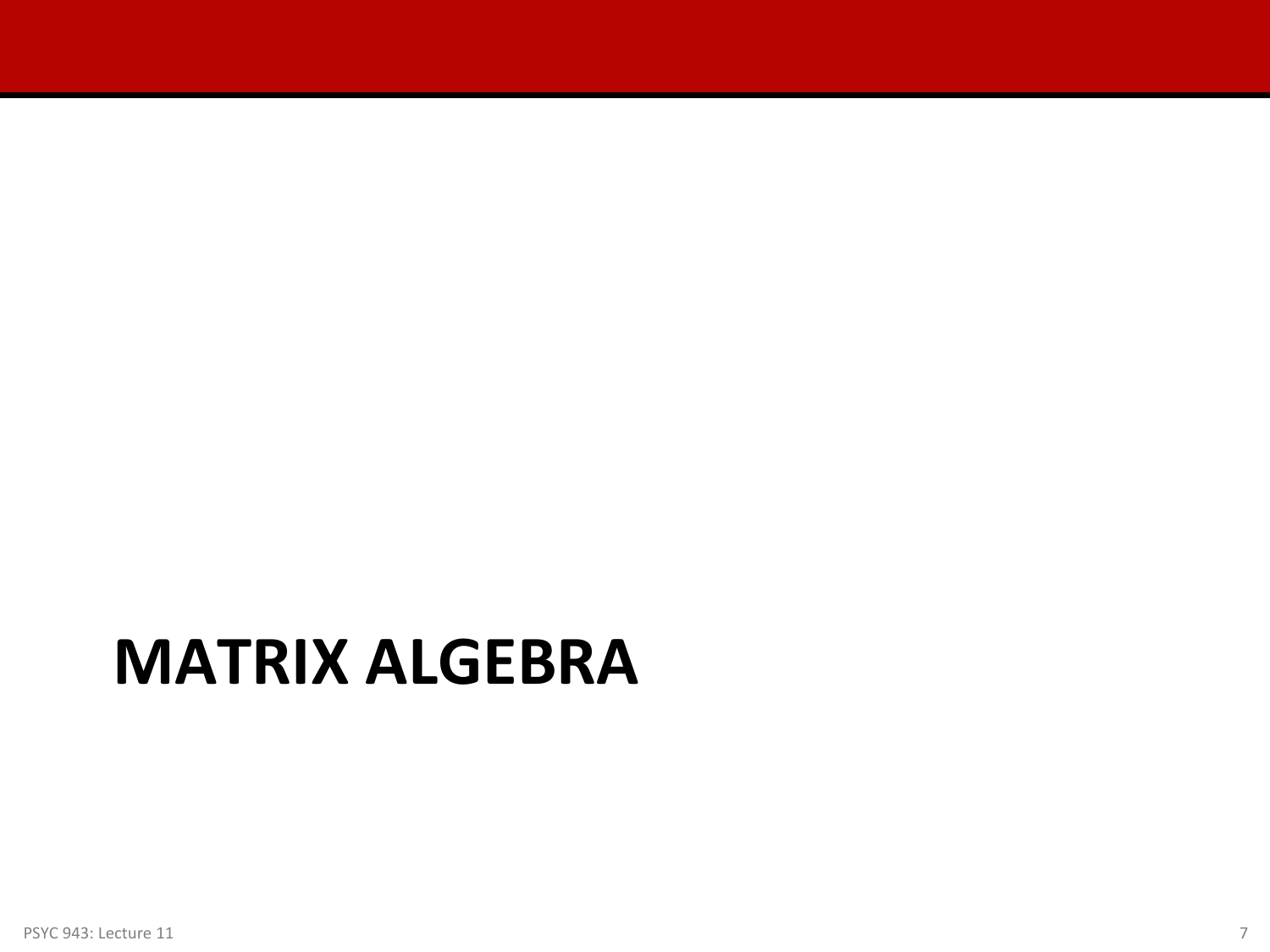#### **Moving from Vectors to Matrices**

- A matrix can be thought of as a collection of vectors
	- $\triangleright$  Matrix operations are vector operations on steroids
- Matrix algebra defines a set of operations and entities on matrices
	- > I will present a version meant to mirror your previous algebra experiences
- Definitions:
	- Identity matrix
	- Zero vector
	- Ones vector
- Basic Operations:
	- $\triangleright$  Addition
	- Subtraction
	- Multiplication
	- $\triangleright$  "Division"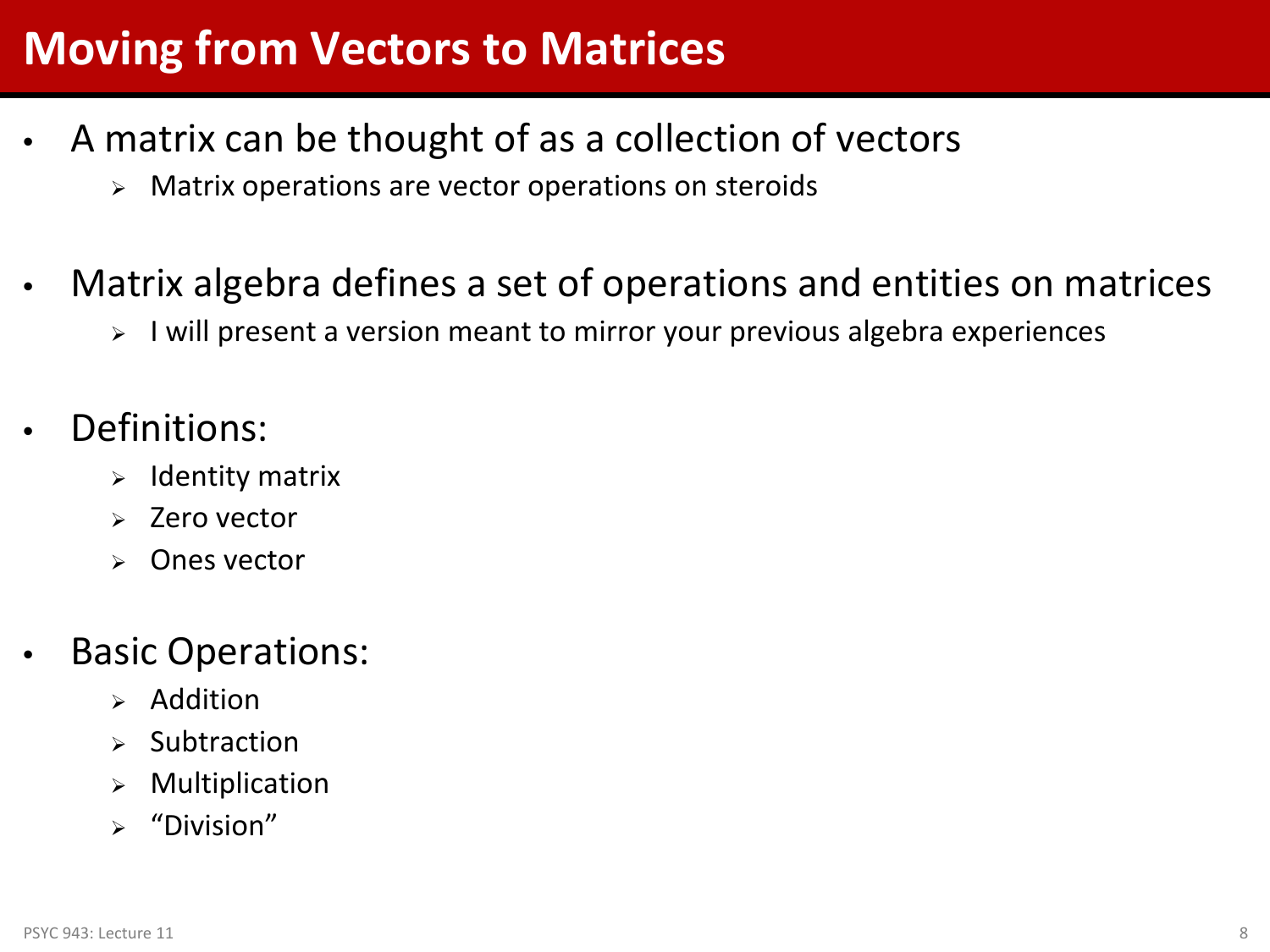#### **Matrix Addition and Subtraction**

- Matrix addition and subtraction are much like vector addition/subtraction
- Rules:
	- Matrices must be the same size (rows and columns)
- Method:
	- $\triangleright$  The new matrix is constructed of element-by-element addition/subtraction of the previous matrices
- Order:
	- $\triangleright$  The order of the matrices (pre- and post-) does not matter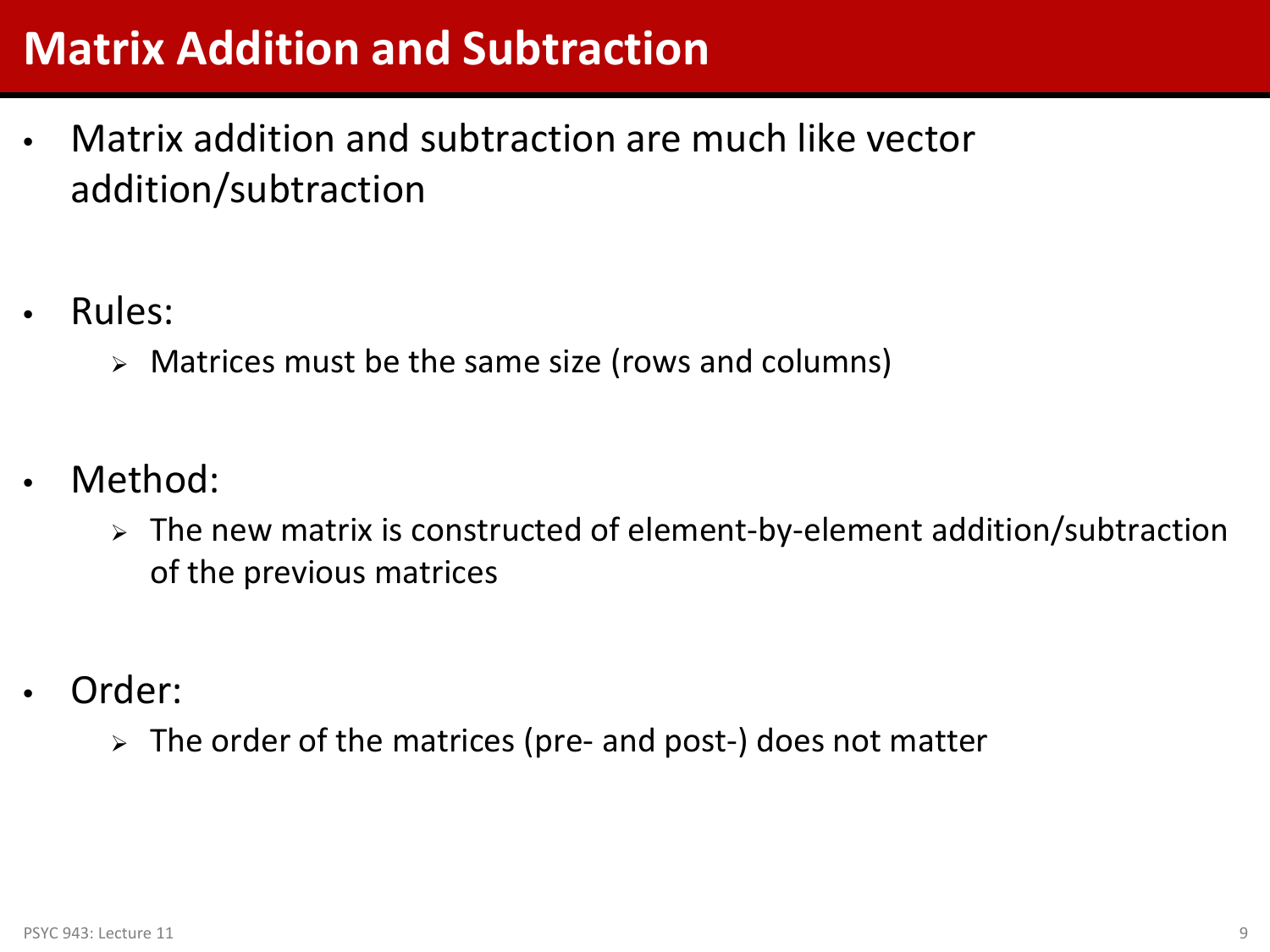#### **Matrix Addition/Subtraction**

$$
\mathbf{A} = \begin{bmatrix} a_{11} & a_{12} \\ a_{21} & a_{22} \\ a_{31} & a_{32} \\ a_{41} & a_{42} \end{bmatrix} \qquad \qquad \mathbf{B} = \begin{bmatrix} b_{11} & b_{12} \\ b_{21} & b_{22} \\ b_{31} & b_{32} \\ b_{41} & b_{42} \end{bmatrix}
$$

$$
\mathbf{A} + \mathbf{B} = \begin{bmatrix} a_{11} + b_{11} & a_{12} + b_{12} \\ a_{21} + b_{21} & a_{22} + b_{22} \\ a_{31} + b_{31} & a_{32} + b_{32} \\ a_{41} + b_{41} & a_{42} + b_{42} \end{bmatrix} \qquad \mathbf{A} - \mathbf{B} = \begin{bmatrix} a_{11} - b_{11} & a_{12} - b_{12} \\ a_{21} - b_{21} & a_{22} - b_{22} \\ a_{31} - b_{31} & a_{32} - b_{32} \\ a_{41} - b_{41} & a_{42} - b_{42} \end{bmatrix}
$$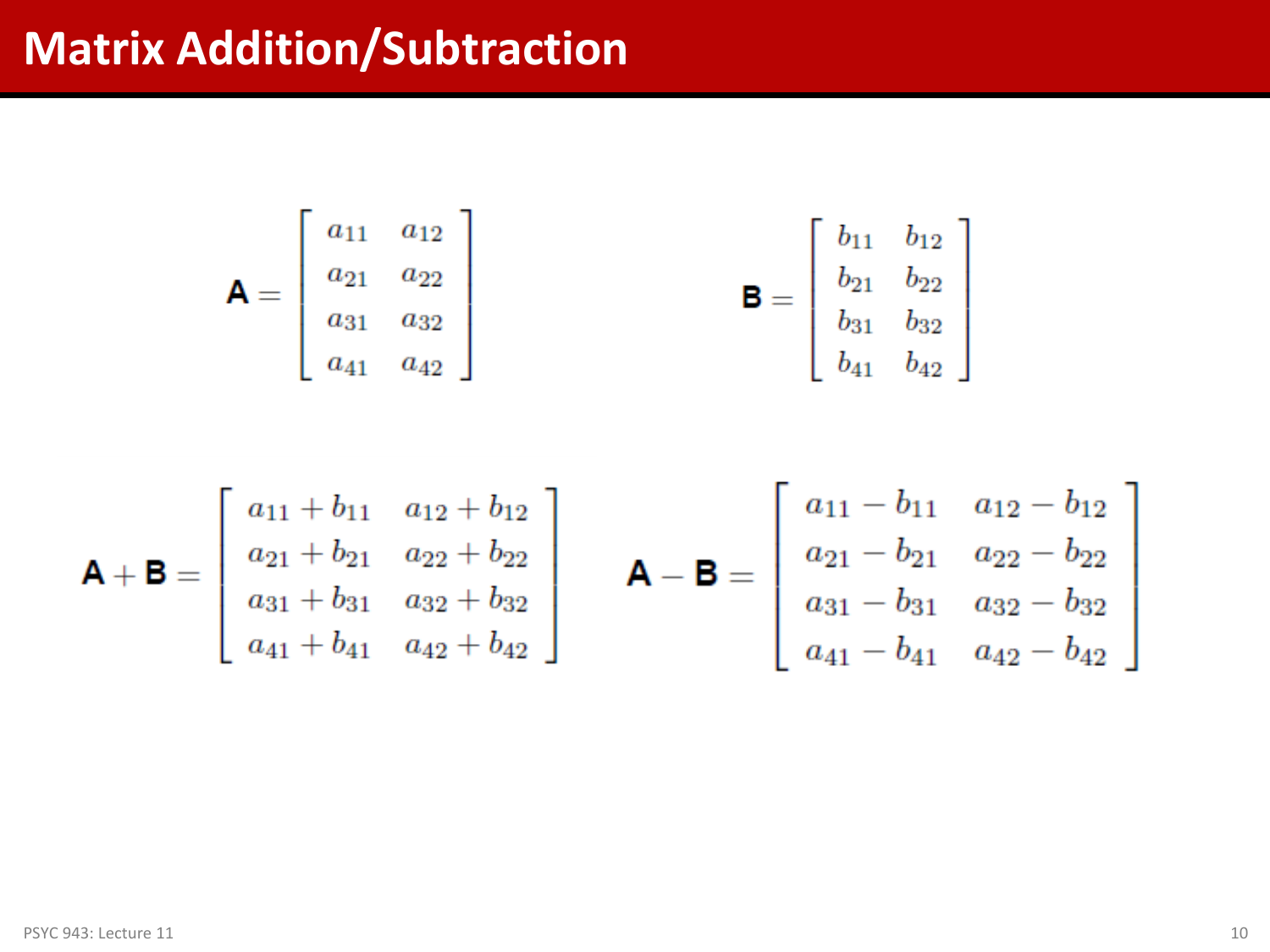### **Matrix Multiplication**

- Matrix multiplication is a bit more complicated
	- The new matrix may be a different size from either of the two multiplying matrices

$$
\mathbf{A}_{(r\,x\,c)}\mathbf{B}_{(c\,x\,k)}=\mathbf{C}_{(r\,x\,k)}
$$

- Rules:
	- $\triangleright$  Pre-multiplying matrix must have number of columns equal to the number of rows of the post-multiplying matrix
- Method:
	- $\triangleright$  The elements of the new matrix consist of the inner (dot) product of the row vectors of the pre-multiplying matrix and the column vectors of the post-multiplying matrix
- Order:
	- $\triangleright$  The order of the matrices (pre- and post-) matters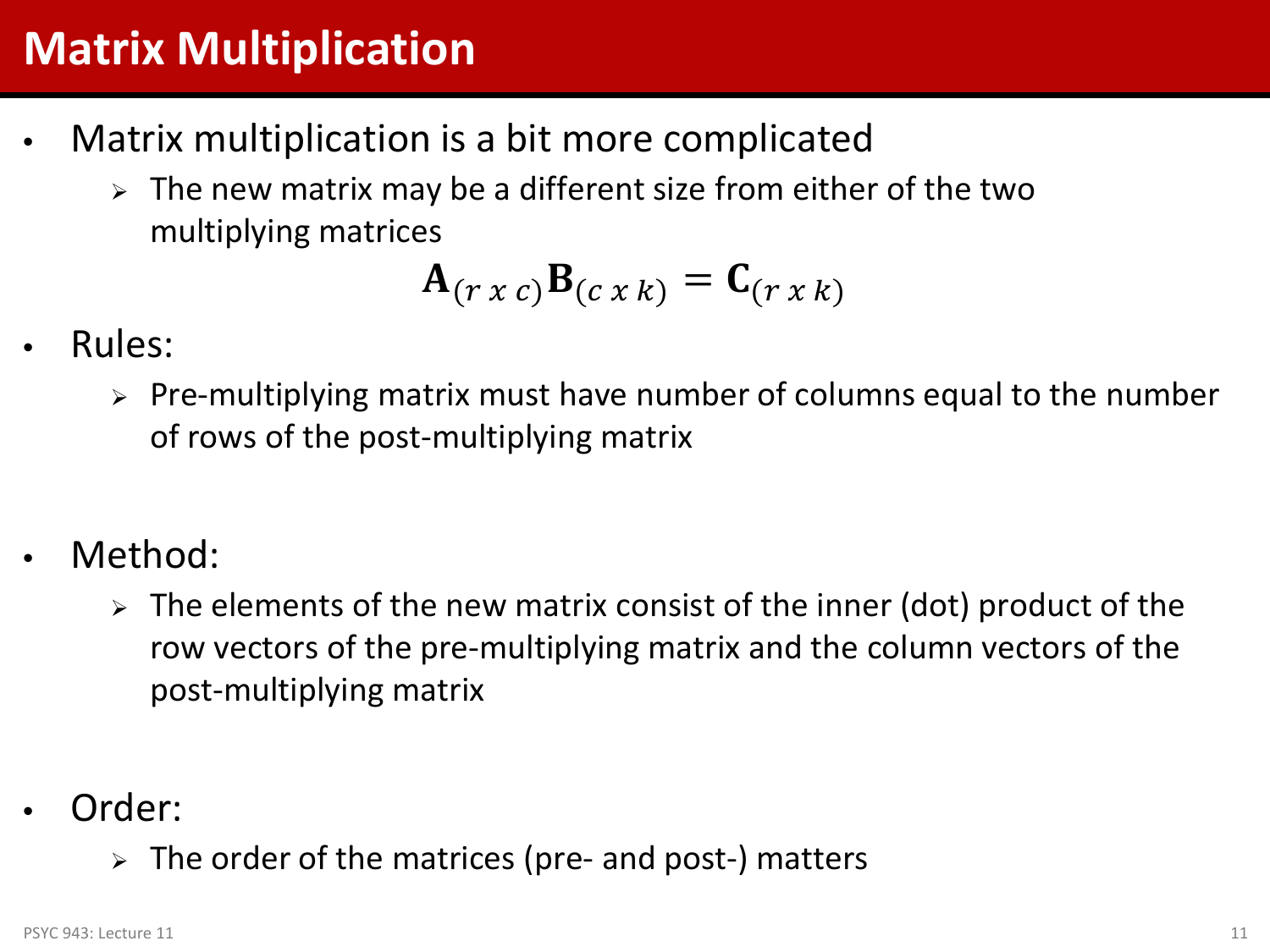#### **Matrix Multiplication**

$$
\mathbf{A} = \begin{bmatrix} a_{11} & a_{12} \\ a_{21} & a_{22} \\ a_{31} & a_{32} \\ a_{41} & a_{42} \end{bmatrix} \quad \mathbf{B} = \begin{bmatrix} b_{11} & b_{12} & b_{13} \\ b_{21} & b_{22} & b_{23} \end{bmatrix}
$$

$$
\mathsf{AB} = \begin{bmatrix} a_{11}b_{11} + a_{12}b_{21} & a_{11}b_{12} + a_{12}b_{22} & a_{11}b_{13} + a_{12}b_{23} \\ a_{21}b_{11} + a_{22}b_{21} & a_{21}b_{12} + a_{22}b_{22} & a_{21}b_{13} + a_{22}b_{23} \\ a_{31}b_{11} + a_{32}b_{21} & a_{31}b_{12} + a_{32}b_{22} & a_{31}b_{13} + a_{32}b_{23} \\ a_{41}b_{11} + a_{42}b_{21} & a_{41}b_{12} + a_{42}b_{22} & a_{41}b_{13} + a_{42}b_{23} \end{bmatrix}
$$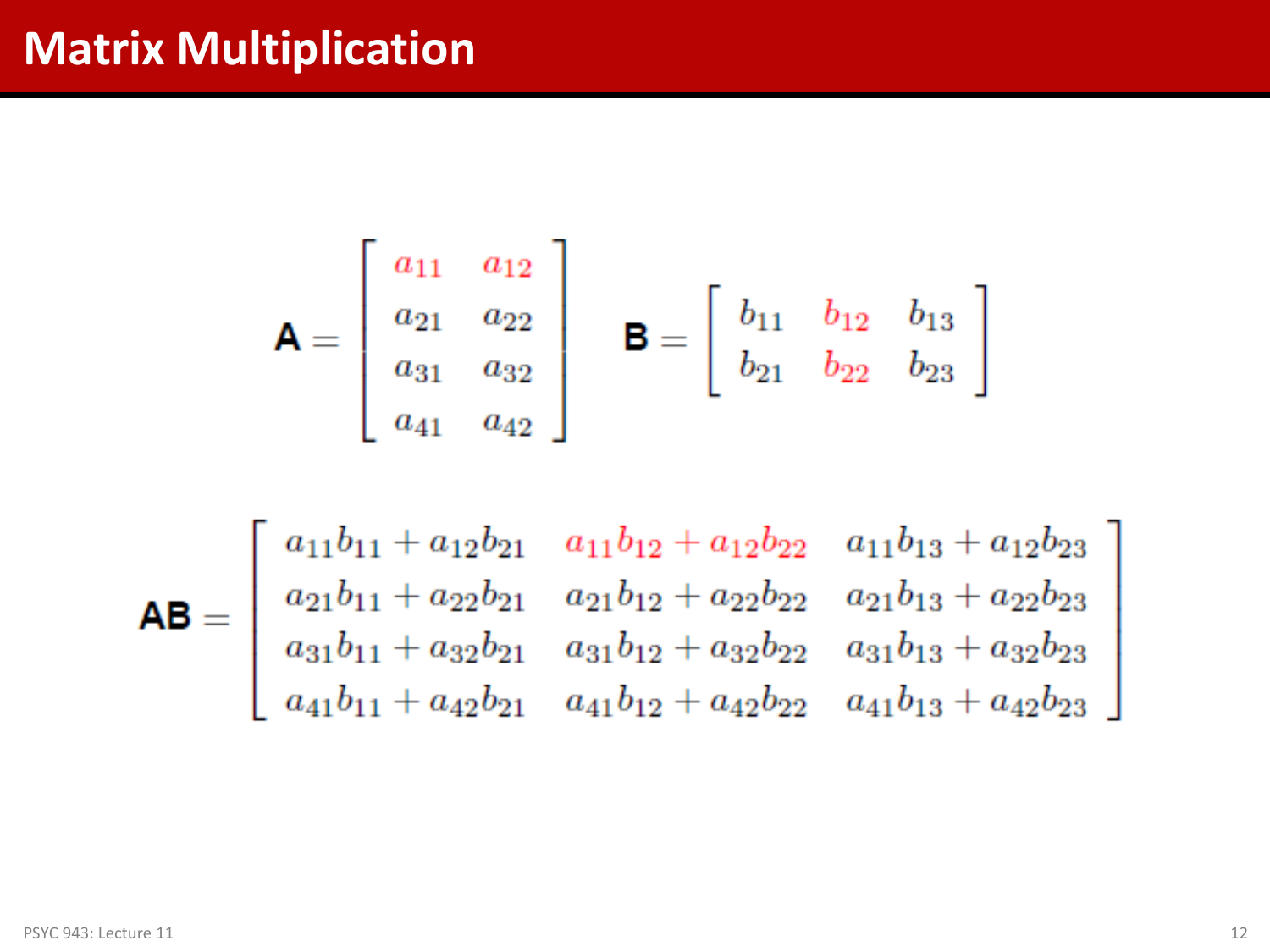## **Multiplication in Statistics**

- Many statistical formulae with summation can be re-expressed with matrices
- A common matrix multiplication form is:  $X^T X$ 
	- > Diagonal elements:  $\sum_{p=1}^{N} X_p^2$  $p=1$
	- ≻ Off-diagonal elements:  $\sum_{p=1}^{N} X_{pa} X_{pb}$  $p=1$
- For our SAT example:

$$
\mathbf{X}^T \mathbf{X} = \begin{bmatrix} \sum_{p=1}^N SATV_p^2 & \sum_{p=1}^N SATV_pSATM_p \\ \sum_{p=1}^N SATV_pSATM_p & \sum_{p=1}^N SATM_p^2 \\ = \begin{bmatrix} 251,797,800 & 251,928,400 \\ 251,928,400 & 254,862,700 \end{bmatrix} \end{bmatrix}
$$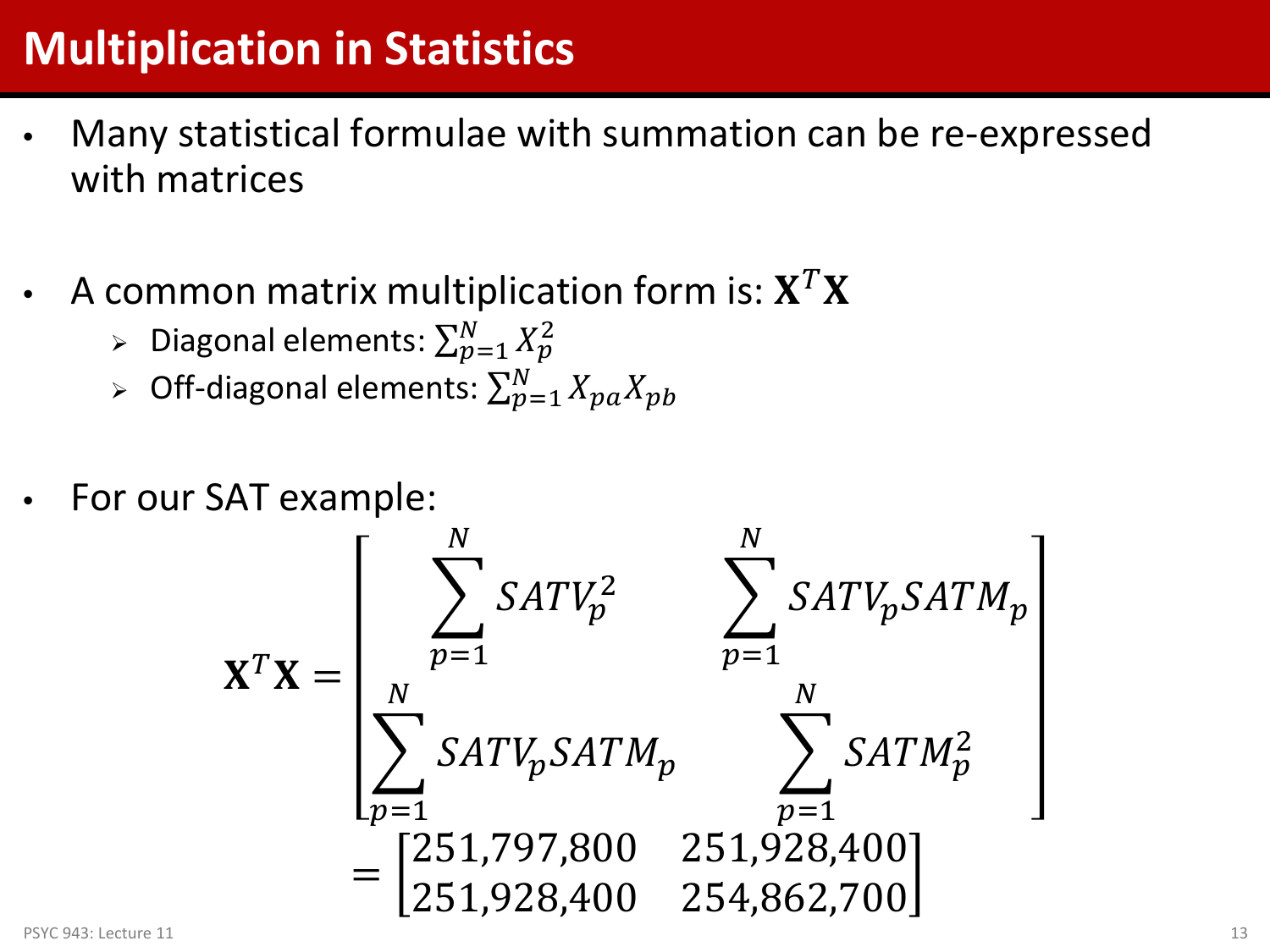#### **Identity Matrix**

• The identity matrix is a matrix that, when pre- or post- multiplied by another matrix results in the original matrix:

> $AI = A$  $IA = A$

- The identity matrix is a square matrix that has:
	- $\triangleright$  Diagonal elements = 1
	- $\geq$  Off-diagonal elements = 0

$$
I_{(3x3)} = \begin{bmatrix} 1 & 0 & 0 \\ 0 & 1 & 0 \\ 0 & 0 & 1 \end{bmatrix}
$$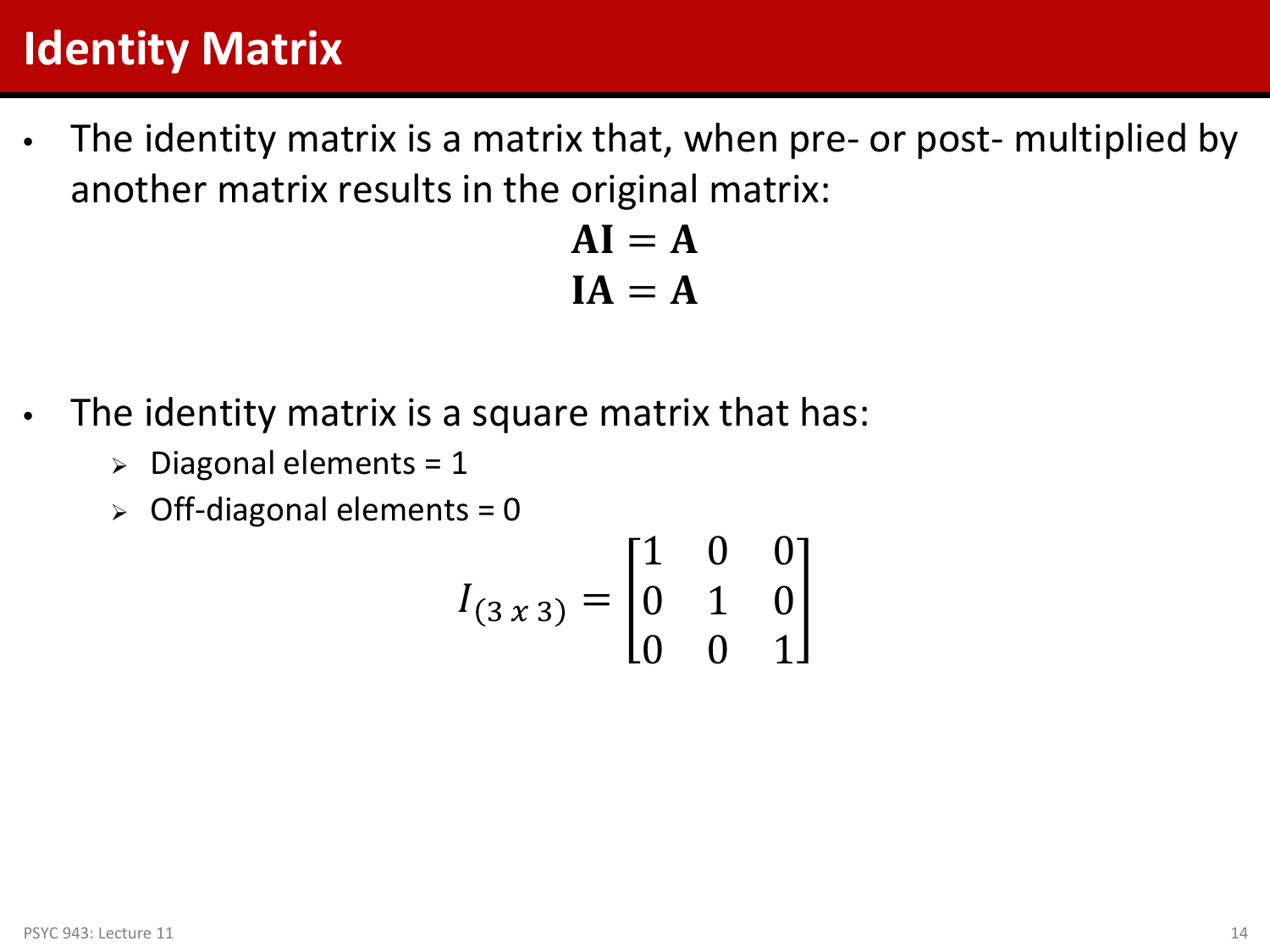#### **Zero Vector**

- The zero vector is a column vector of zeros  $\mathbf{0}_{(3x1)} =$  $\boldsymbol{0}$  $\boldsymbol{0}$  $\boldsymbol{0}$
- When pre- or post- multiplied the result is the zero vector:

$$
AO = 0
$$
  

$$
OA = 0
$$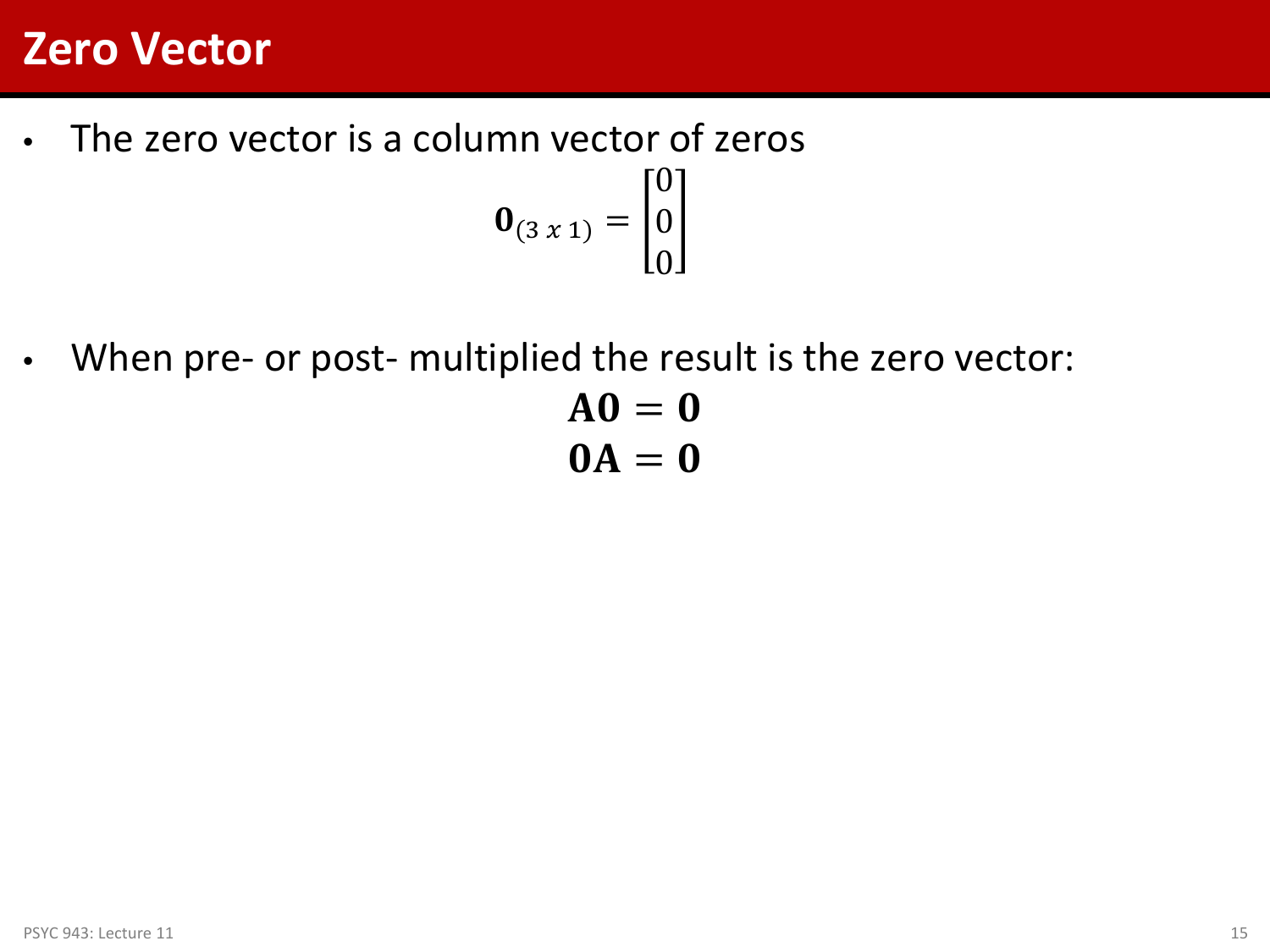#### **Ones Vector**

• A ones vector is a column vector of 1s:  ${\bf 1}_{(3x1)} =$ 1 1

• The ones vector is useful for calculating statistical terms, such as the mean vector and the covariance matrix

1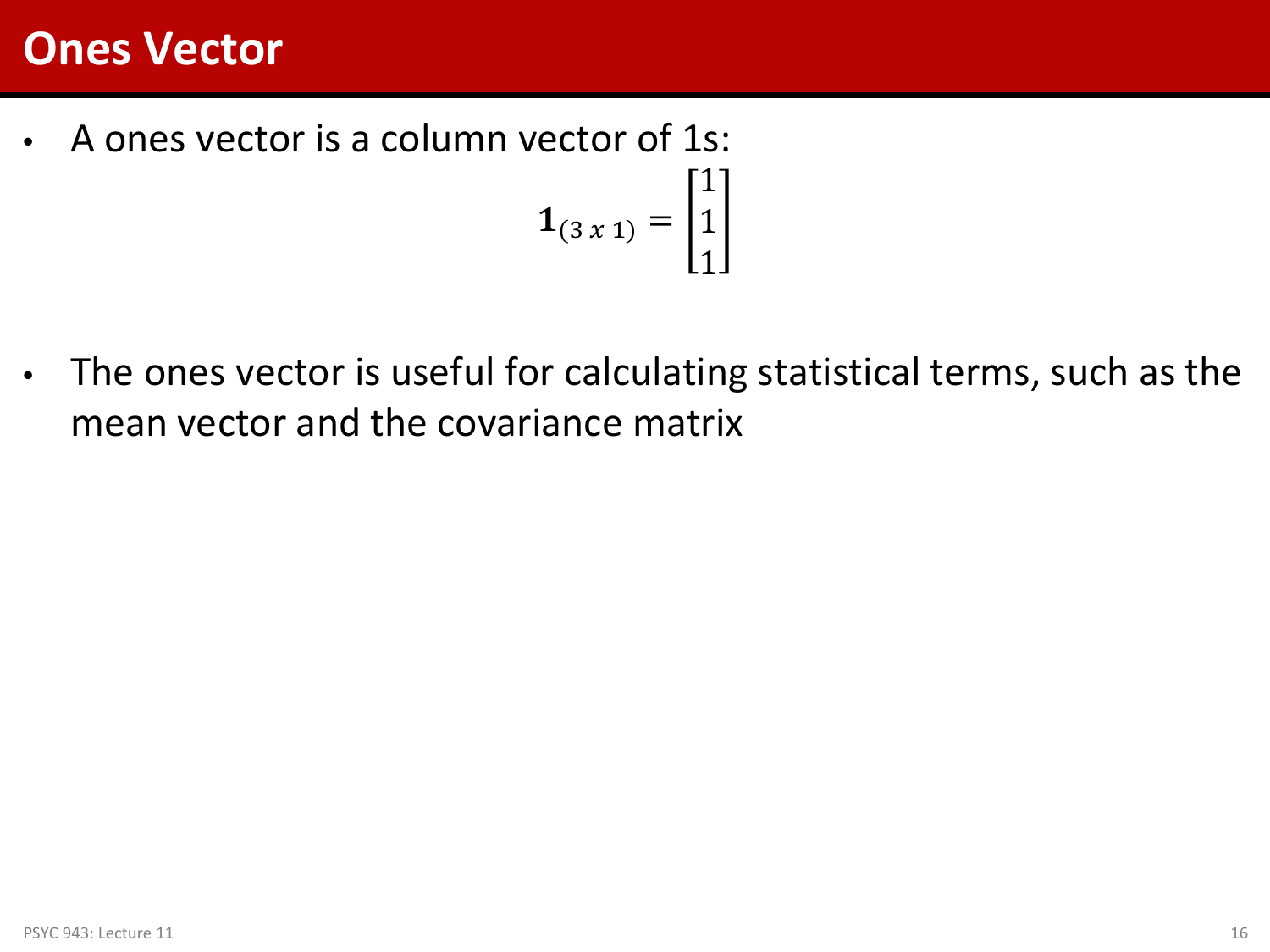### **Matrix "Division": The Inverse Matrix**

• Division from algebra:

► First: 
$$
\frac{a}{b} = \frac{1}{b}a = b^{-1}a
$$
  
\n> > Second:  $\frac{a}{a} = 1$ 

- "Division" in matrices serves a similar role
	- $\triangleright$  For square and symmetric matrices, an inverse matrix is a matrix that when pre- or post- multiplied with another matrix produces the identity matrix:

$$
A^{-1}A = I
$$

$$
AA^{-1} = I
$$

- Calculation of the matrix inverse is complicated
	- $\triangleright$  Even computers have a tough time
- Not all matrices can be inverted
	- $\triangleright$  Non-invertible matrices are called singular matrices
- In statistics, singular matrices are commonly caused by linear dependencies PSYC 943: Lecture 11 17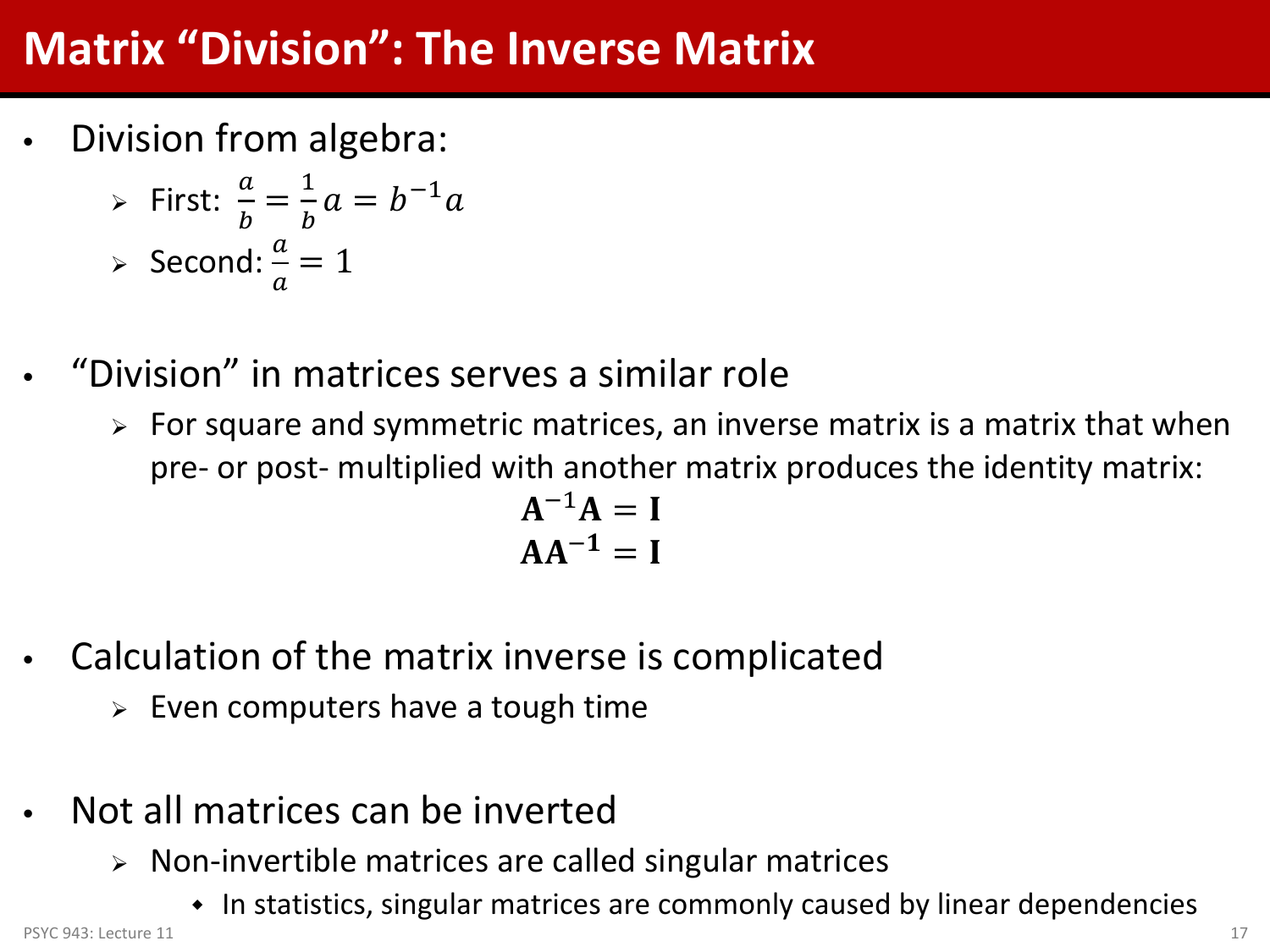#### **The Inverse**

- In data: the inverse shows up constantly in statistics
	- Models which assume some type of (multivariate) normality need an inverse covariance matrix
- Using our SAT example
	- $\triangleright$  Our data matrix was size (1000 x 2), which is not invertible
	- $\triangleright$  However  $X^T X$  was size (2 x 2) square, and symmetric  $X^T X = \begin{bmatrix} 251,797,800 & 251,928,400 \\ 251,928,400 & 254,862,700 \end{bmatrix}$ 251,928,400 254,862,700
	- $\triangleright$  The inverse is:

$$
(\mathbf{X}^T \mathbf{X})^{-1} = \begin{bmatrix} 3.61E - 7 & -3.57E - 7 \\ -3.57E - 7 & 3.56E - 7 \end{bmatrix}
$$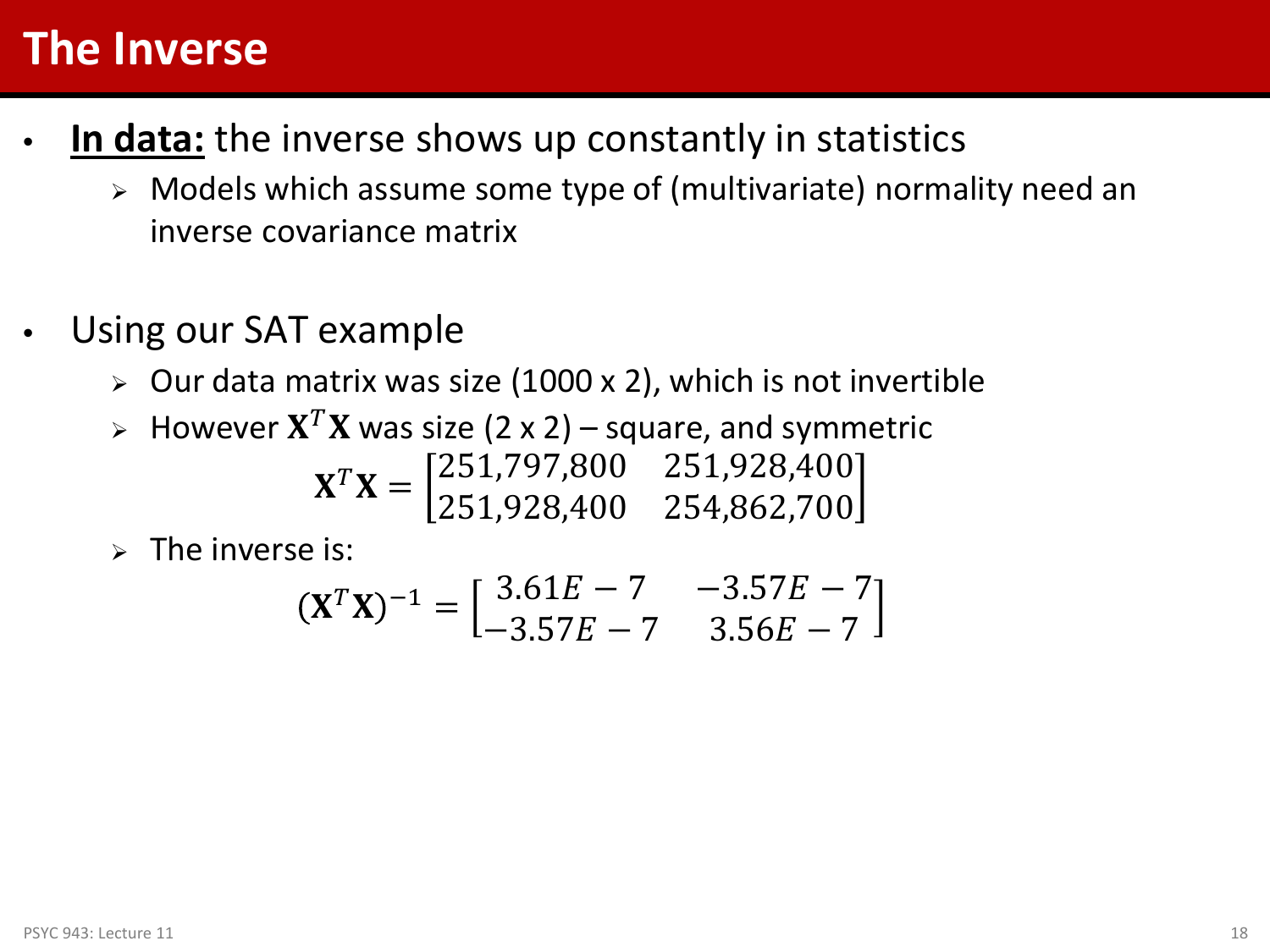#### **Matrix Determinants**

• A square matrix can be characterized by a scalar value called a determinant:

$$
\det \mathbf{A} = |\mathbf{A}|
$$

- Calculation of the determinant is tedious
	- $\geq$  The determinant for the covariance matrix of our SAT example was 6,514,104.5

• For two-by-two matrices 
$$
\begin{bmatrix} \begin{bmatrix} a & b \\ c & d \end{bmatrix} \end{bmatrix} = ad - bc
$$

- The determinant is useful in statistics:
	- $\triangleright$  Shows up in multivariate statistical distributions
	- $\triangleright$  Is a measure of "generalized" variance of multiple variables
- If the determinant is positive, the matrix is called **positive definite**
	- $\triangleright$  Is invertible
- If the determinant is not positive, the matrix is called **non-positive definite**
	- $\triangleright$  Not invertible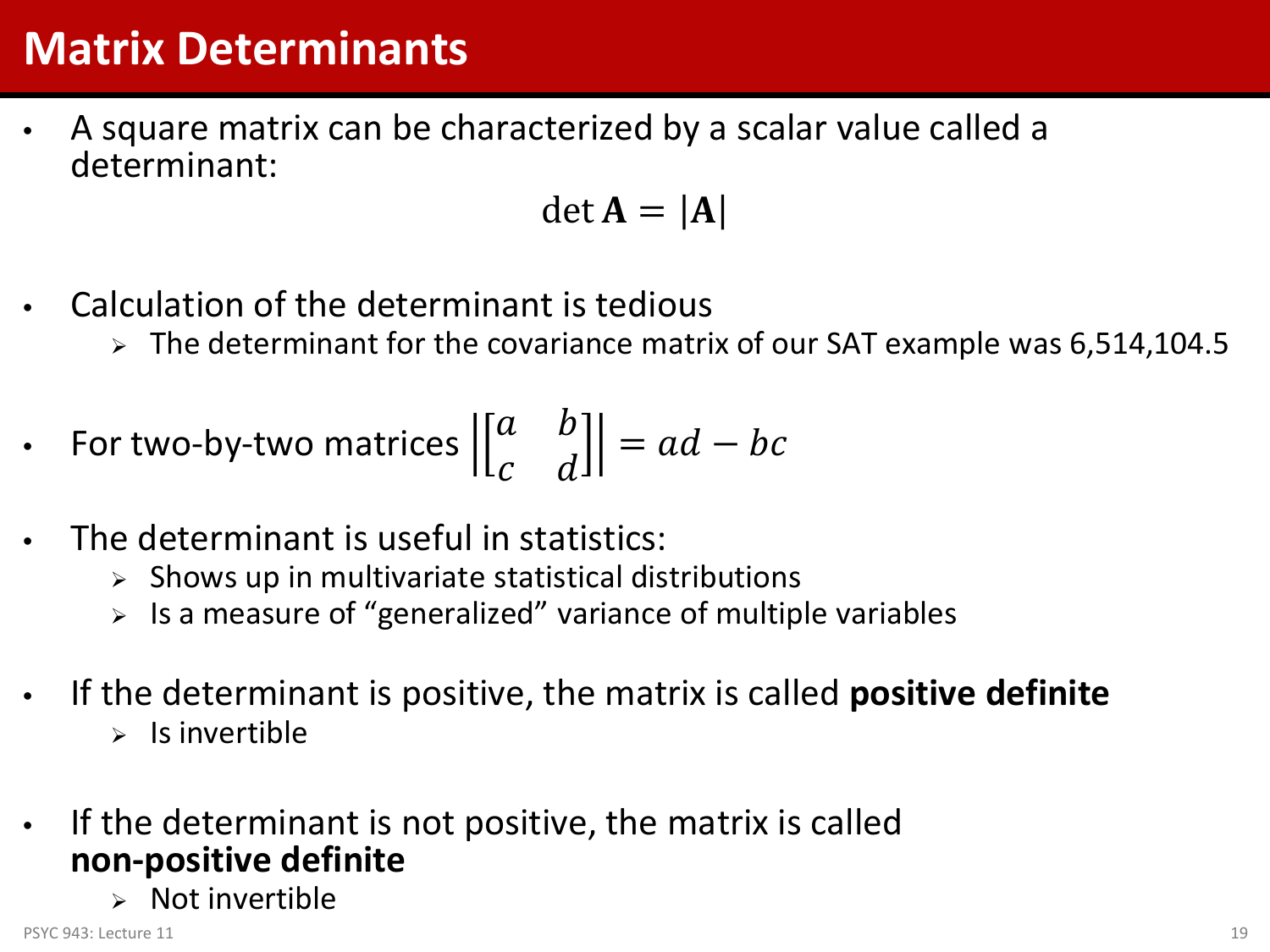#### **Matrix Trace**

For a square matrix A with *V* rows/columns, the trace is the sum of the diagonal elements:

$$
tr\mathbf{A} = \sum_{v=1}^{V} a_{vv}
$$

- For our data, the trace of the **correlation** matrix is 2
	- $\triangleright$  For all correlation matrices, the trace is equal to the number of variables because all diagonal elements are 1
- The trace is considered the total variance in multivariate statistics
	- $\triangleright$  Used as a target to recover when applying statistical models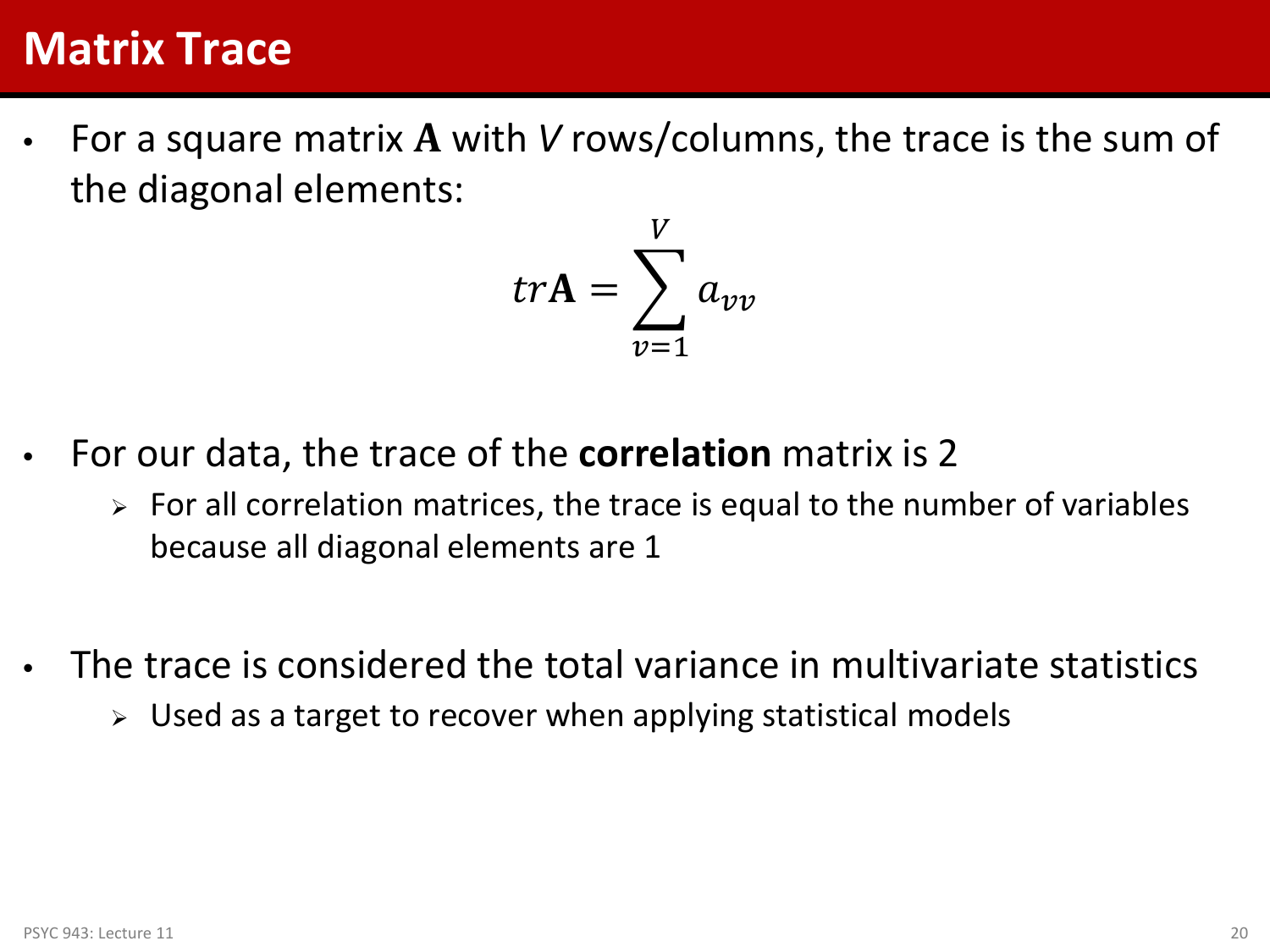#### **Matrix Algebra Operations (for help in reading stats manuals)**

- $(A + B) + C =$  $A + (B + C)$
- $A + B = B + A$
- $c(A + B) = cA + cB$
- $(c + d)$ **A** =  $c$ **A** +  $d$ **A**
- $(A + B)^{T} = A^{T} + B^{T}$
- $(cd)A = c(dA)$
- $(cA)^T = cA^T$
- $c(AB) = (cA)B$
- $A(BC) = (AB)C$
- $A(B+C) = AB + AC$
- $(AB)^T = B^T A^T$
- For  $x_i$  such that  $Ax_i$  exists:  $\sum_i A x_j =$ <u>N</u>  $J=1$  $A \sum_{j} X_j$ <u>N</u>  $J=1$  $\sum_i (AX_j)(AX_j)$  $T$ = <u>N</u>  $J=1$  $\mathbf{A} \Big| \sum \mathbf{x}_j \mathbf{x}_j^T$ <u>N</u>  $J=1$  ${\bf A}^T$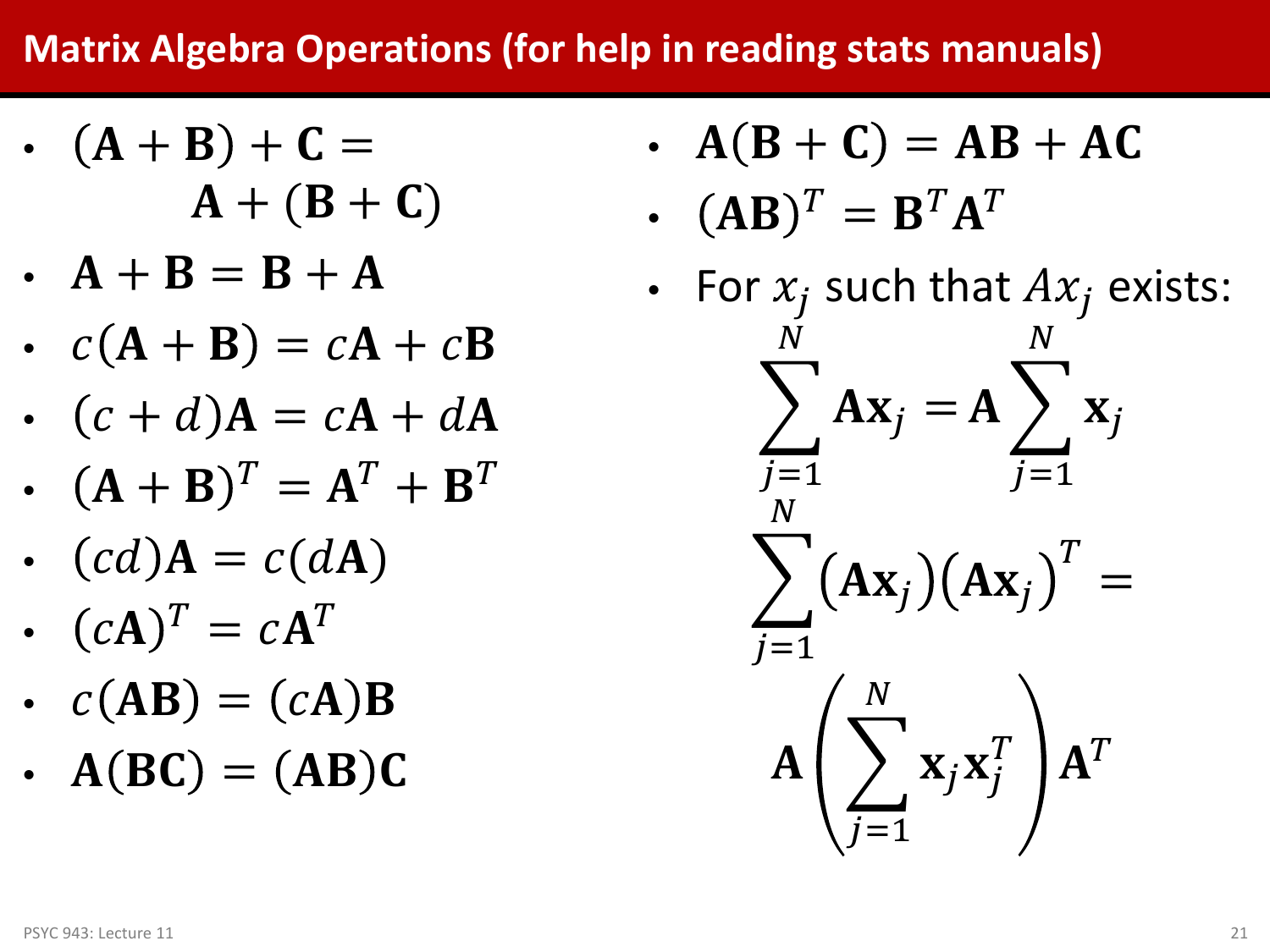# **MULTIVARIATE STATISTICS AND DISTRIBUTIONS**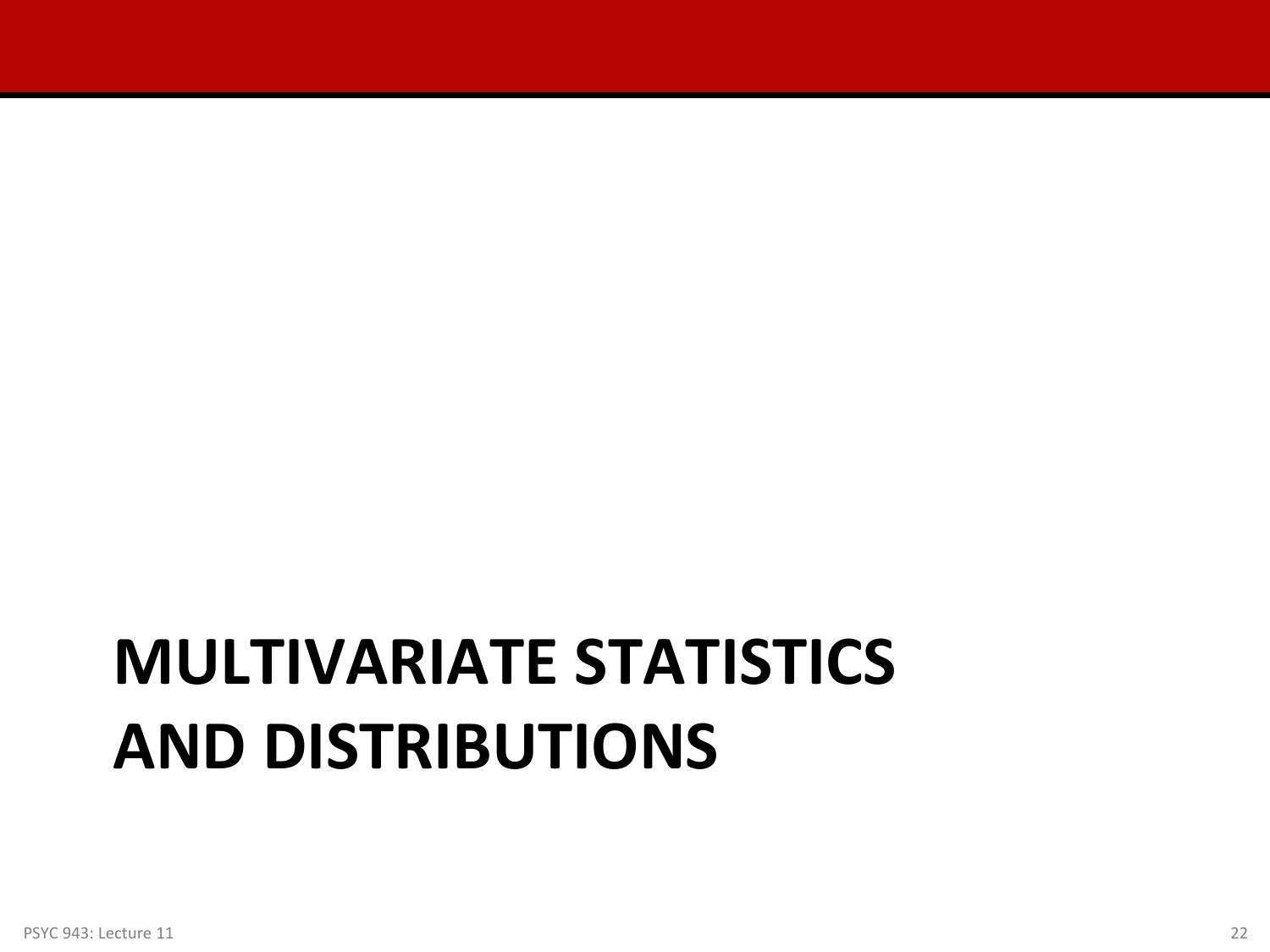#### **Multivariate Statistics**

- Up to this point in this course, we have focused on the prediction (or modeling) of a single variable
	- Conditional distributions (aka, generalized linear models)
- Multivariate statistics is about exploring **joint distributions**
	- $\triangleright$  How variables relate to each other simultaneously
- Therefore, we must adapt our conditional distributions to have multiple variables, simultaneously (later, as multiple outcomes)
- We will now look at the joint distributions of two variables  $f(x_1, x_2)$  or in matrix form:  $f(X)$  (where X is size N x 2;  $f(X)$  gives a scalar/single number)
	- $\triangleright$  Beginning with two, then moving to anything more than two
	- We will begin by looking at **multivariate descriptive statistics**
		- **Mean vectors and covariance matrices**
- Today, we will only consider the **joint distribution** of sets of variables but next time we will put this into a GLM-like setup
	- The **joint distribution** will the be conditional on other variables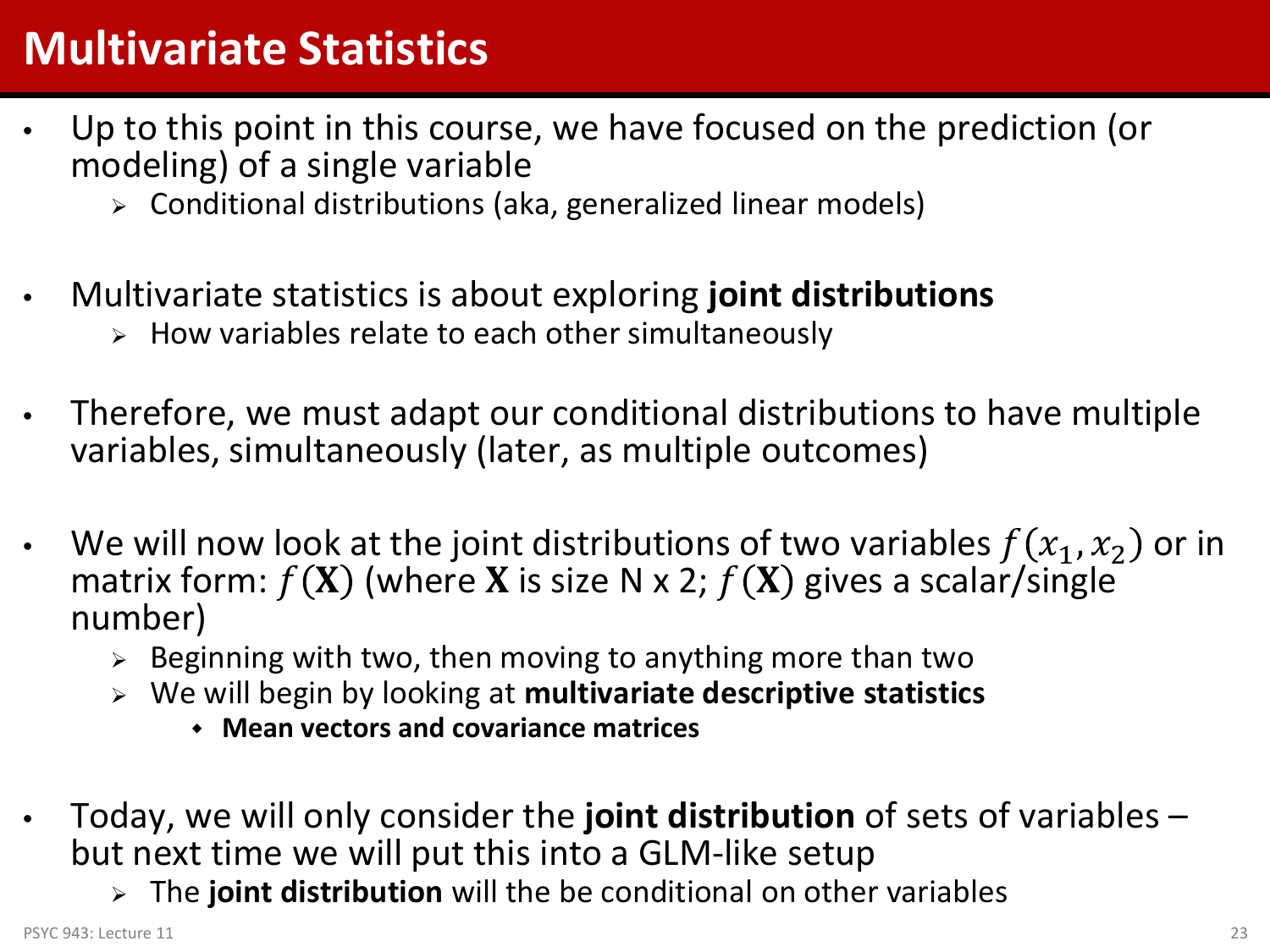#### **Multiple Means: The Mean Vector**

We can use a vector to describe the set of means for our data

$$
\overline{\mathbf{x}} = \frac{1}{N} \mathbf{X}^T \mathbf{1} = \begin{bmatrix} x_1 \\ \overline{x}_2 \\ \vdots \\ \overline{x}_V \end{bmatrix}
$$

- $\triangleright$  Here 1 is a N x 1 vector of 1s
- The resulting mean vector is a *v* x 1 vector of means
- For our data:

$$
\overline{\mathbf{x}} = \begin{bmatrix} 499.32 \\ 499.27 \end{bmatrix} = \begin{bmatrix} \overline{x}_{SATV} \\ \overline{x}_{SATM} \end{bmatrix}
$$

• In SAS PROC IML:

\*ONES VECTOR WITH SAME LENGTH AS NUMBER OF OBSERVATIONS: ONES =  $J(N,1,1)$ ; \*J function (built in) creates a new matrix with (#rows, #cols, value of element);

\*CALCULATION OF THE MEAN VECTOR; meanvec =  $(1/N) * t(X) * \text{ONES}$ ; \*t() function (built in) transposes the matrix in the parentheses;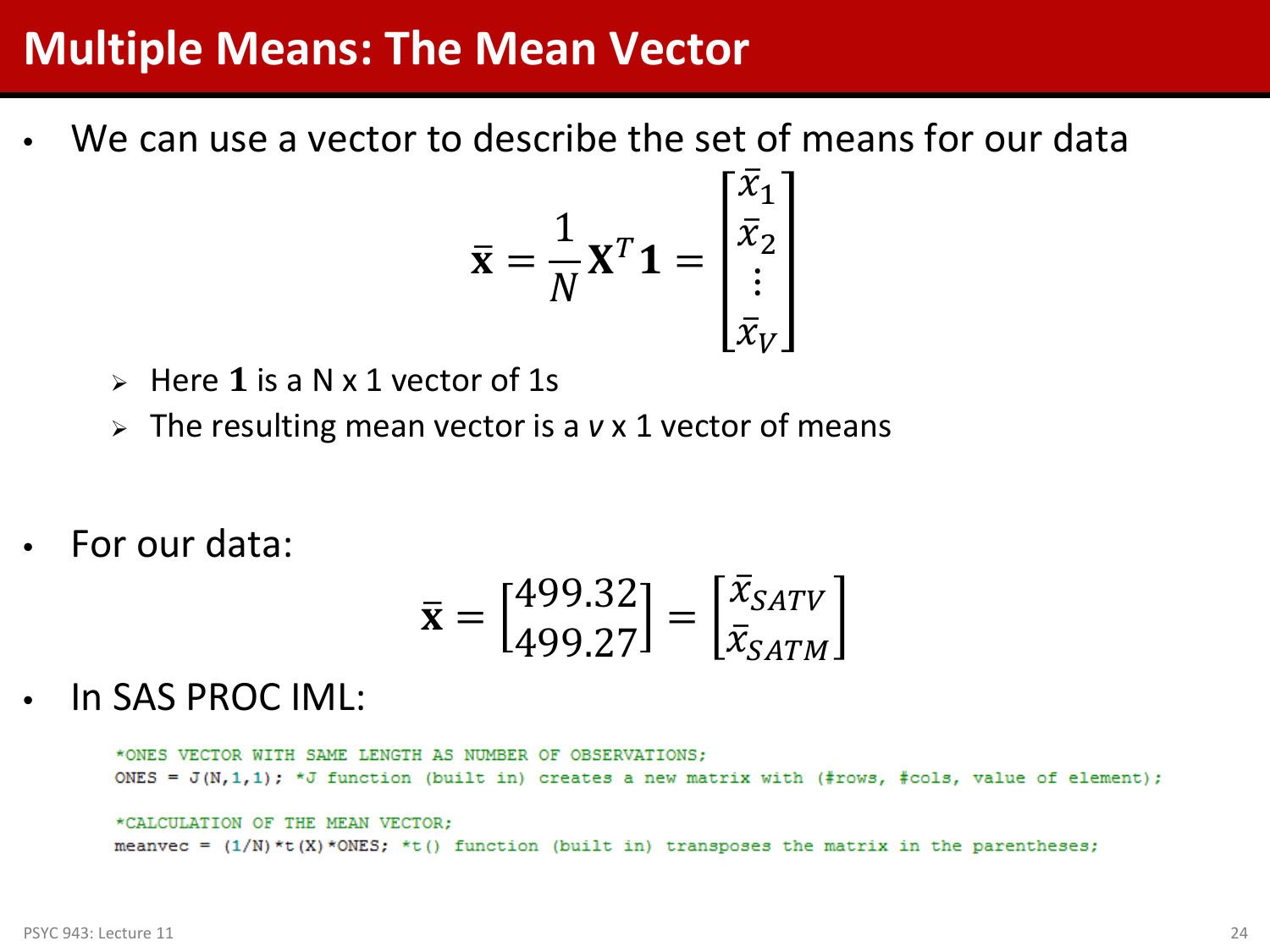#### **Mean Vector: Graphically**

• The mean vector is the center of the distribution of both variables

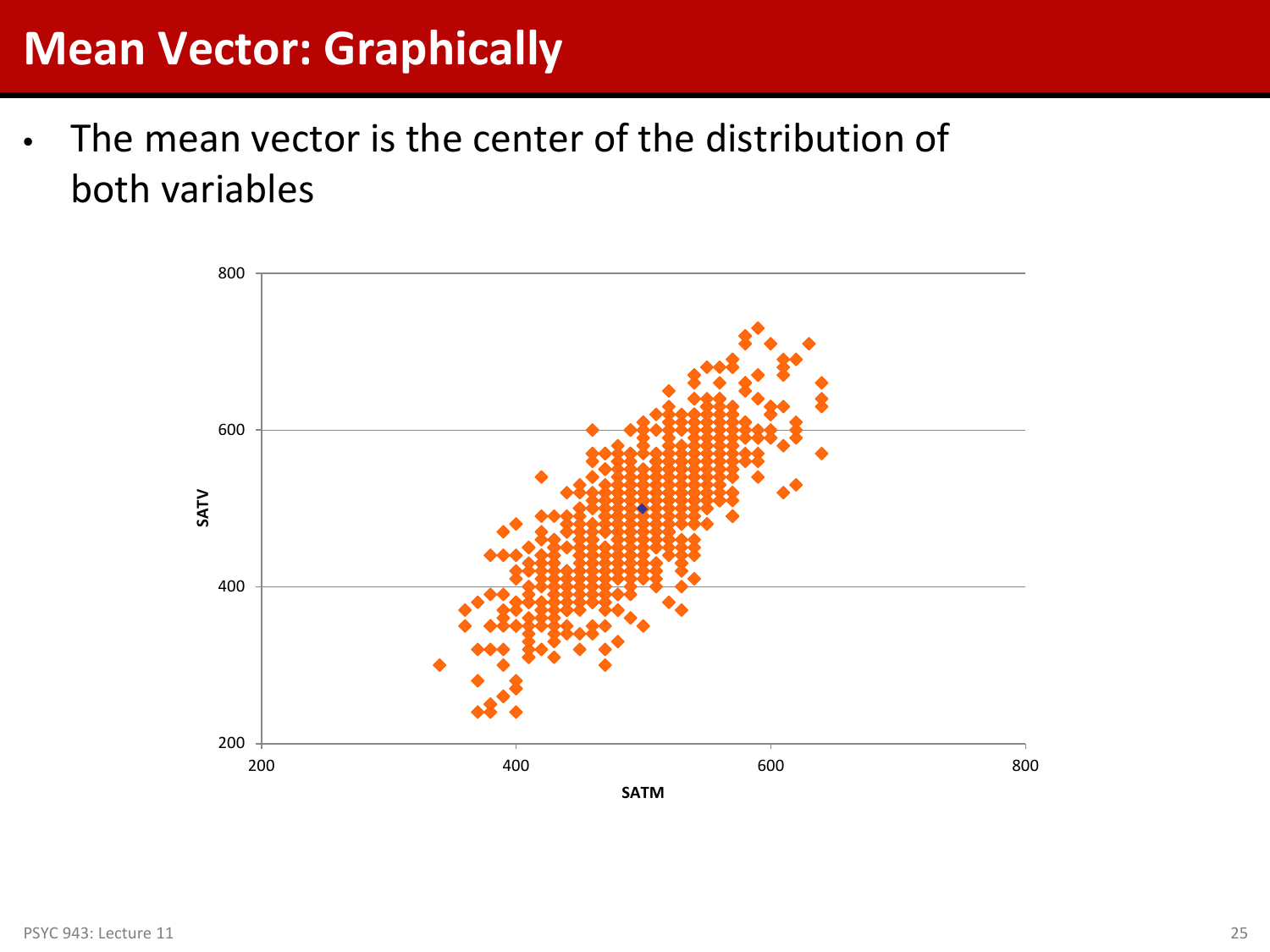#### **Covariance of a Pair of Variables**

- The covariance is a measure of the relatedness
	- $\triangleright$  Expressed in the product of the units of the two variables:

$$
s_{x_1x_2} = \frac{1}{N} \sum_{p=1}^{N} (x_{p1} - \bar{x}_1)(x_{p2} - \bar{x}_2)
$$

- The covariance between SATV and SATM was 3,132.22 (in SAT Verbal-Maths)
- $\triangleright$  The denominator N is the ML version unbiased is N-1
- Because the units of the covariance are difficult to understand, we more commonly describe association (correlation) between two variables with correlation
	- $\triangleright$  Covariance divided by the product of each variable's standard deviation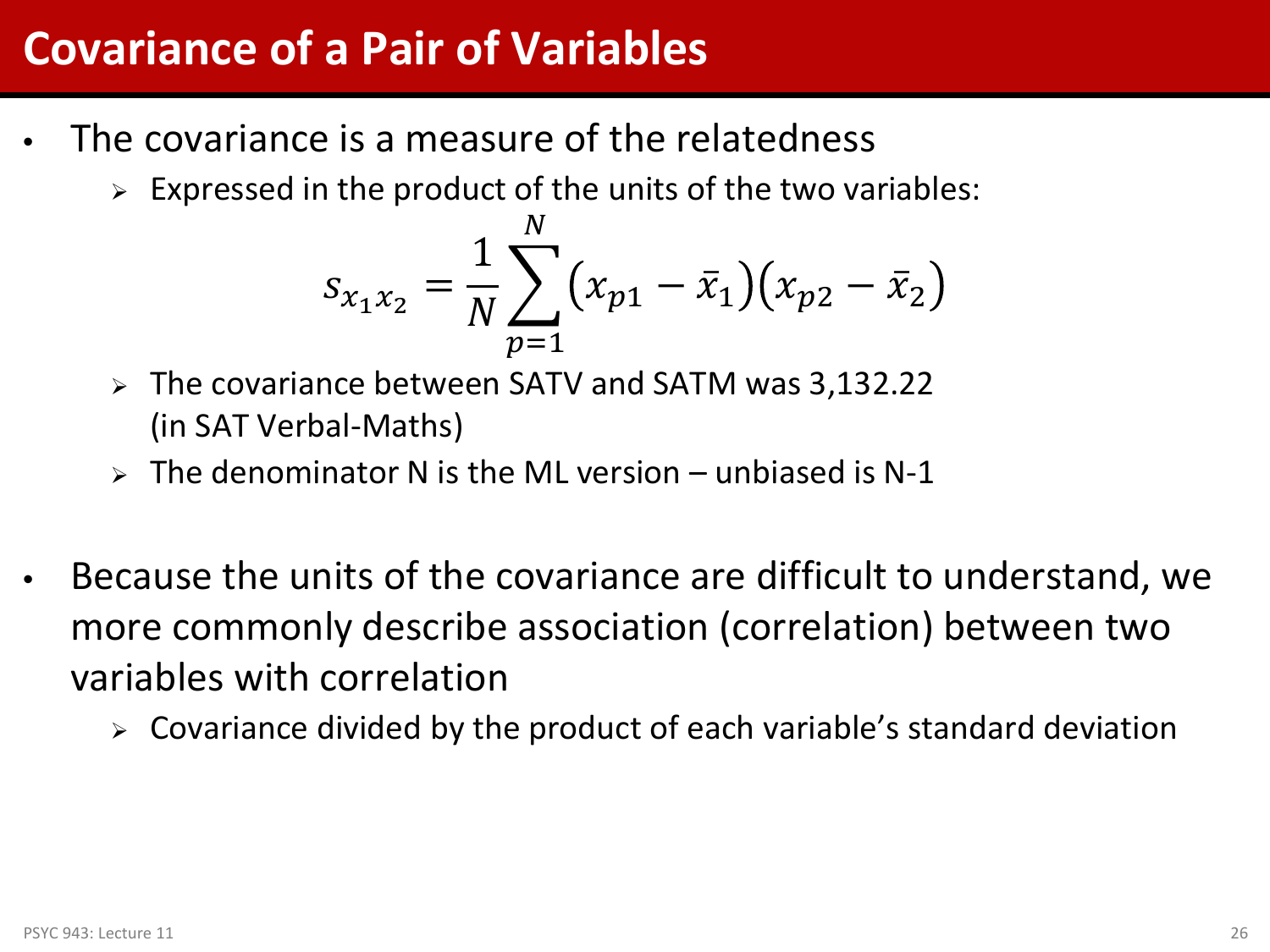#### **Correlation of a Pair of Varibles**

• Correlation is covariance divided by the product of the standard deviation of each variable:

$$
r_{x_1 x_2} = \frac{S_{x_1 x_2}}{\sqrt{S_{x_1}^2} \sqrt{S_{x_2}^2}}
$$

- The correlation between SATM and SATV was 0.78
- Correlation is unitless  $-$  it only ranges between  $-1$  and 1
	- $\triangleright$  If  $x_1$  and  $x_2$  both had variances of 1, the covariance between them would be a correlation
		- $\triangle$  Covariance of standardized variables = correlation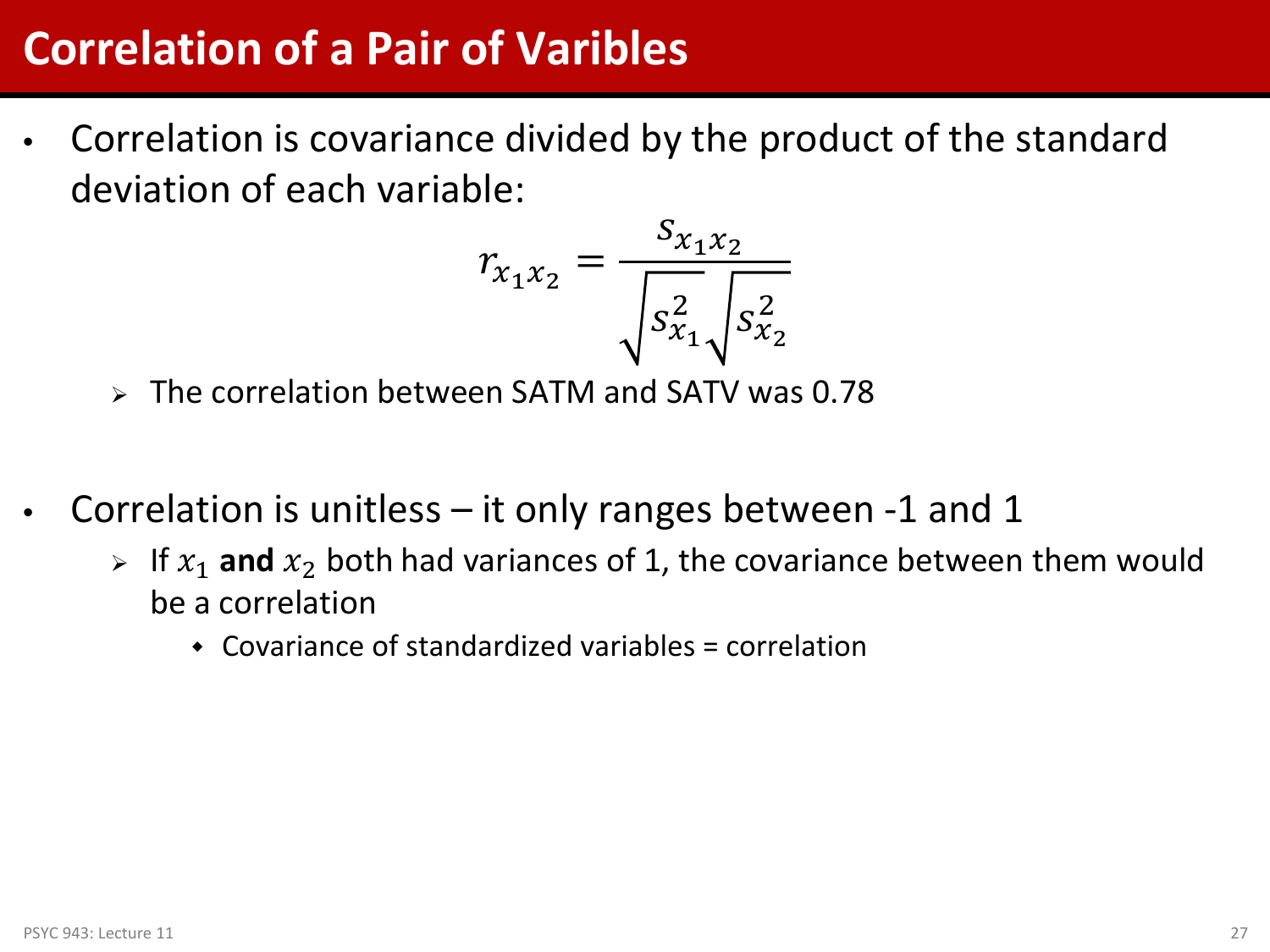#### **Covariance and Correlation in Matrices**

• The covariance matrix (for any number of variables *v*) is found by:

$$
\mathbf{S} = \frac{1}{N} (\mathbf{X} - \mathbf{1}\overline{\mathbf{x}}^T)^T (\mathbf{X} - \mathbf{1}\overline{\mathbf{x}}^T) = \begin{bmatrix} s_{x_1}^2 & \cdots & s_{x_1 x_V} \\ \vdots & \ddots & \vdots \\ s_{x_1 x_V} & \cdots & s_{x_V}^2 \end{bmatrix}
$$

Г

• In SAS PROC IML:

```
*ONES VECTOR WITH SAME LENGTH AS NUMBER OF OBSERVATIONS:
ONES = J(N,1,1); *J function (built in) creates a new matrix with (#rows, #cols, value of element);
*CALCULATION OF THE MEAN VECTOR;
meanvec = (1/N) * t(X) * <i>ONES</i>;
*CALCULATION OF THE COVARIANCE MATRIX:
```
mean matrix =  $ONES*t$  (meanvec); \*for covariance matrix; cov matrix =  $(1/N) * t(X - \text{mean matrix}) * (X - \text{mean matrix});$ 

|                                                                                              |                                                     | cov matrix                                 | 2 rows | 2 cols | (numeric) |  |
|----------------------------------------------------------------------------------------------|-----------------------------------------------------|--------------------------------------------|--------|--------|-----------|--|
| $\left[2,477.34 \quad 3,123.22\right]$<br>$S = \begin{bmatrix} 1 & 1 \\ 1 & 1 \end{bmatrix}$ | $\begin{bmatrix} 3,132.22 & 6,589.71 \end{bmatrix}$ | 2477.3376 3132.2236<br>3132.2236 6589.7071 |        |        |           |  |
|                                                                                              |                                                     |                                            |        |        |           |  |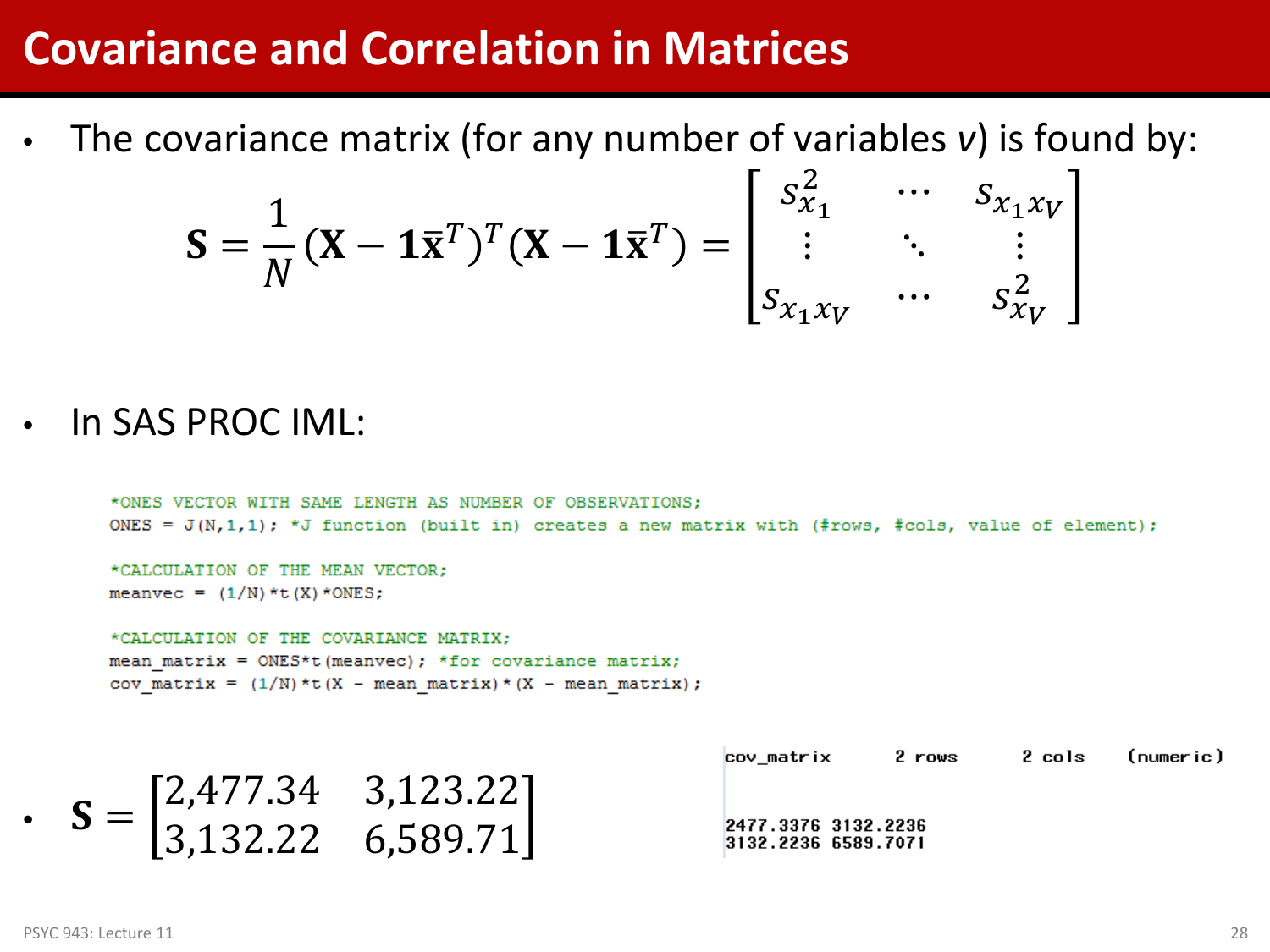#### **From Covariance to Correlation**

• If we take the SDs (the square root of the diagonal of the covariance matrix) and put them into a diagonal matrix  $D$ , the correlation matrix is found by:

$$
\mathbf{R} = \mathbf{D}^{-1} \mathbf{S} \mathbf{D}^{-1} = \begin{bmatrix} \frac{s_{x_1}^2}{\sqrt{s_{x_1}^2} s_{x_1}^2} & \cdots & \frac{s_{x_1 x_p}}{\sqrt{s_{x_1}^2} s_{x_p}^2} \\ \vdots & \ddots & \vdots \\ \frac{s_{x_1 x_v}}{\sqrt{s_{x_1}^2} s_{x_v}^2} & \cdots & \frac{s_{x_v}^2}{\sqrt{s_{x_v}^2} s_{x_v}^2} \end{bmatrix} = \begin{bmatrix} 1 & \cdots & r_{x_1 x_v} \\ \vdots & \ddots & \vdots \\ r_{x_1 x_v} & \cdots & 1 \end{bmatrix}
$$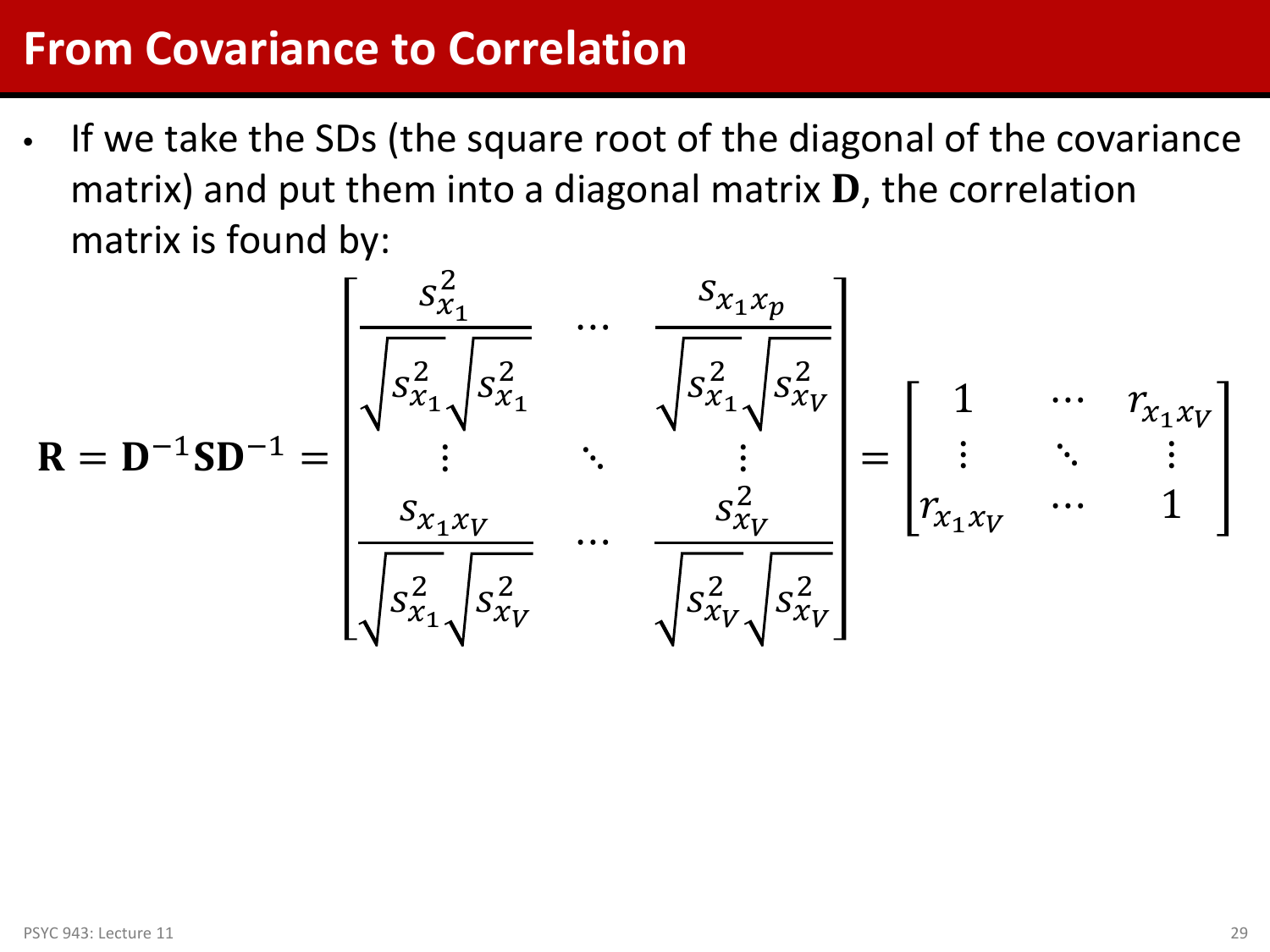#### **Example Covariance Matrix**

• For our data, the covariance matrix was:

$$
\mathbf{S} = \begin{bmatrix} 2,477.34 & 3,123.22 \\ 3,132.22 & 6,589.71 \end{bmatrix}
$$

• The diagonal matrix  **was:** 

$$
\mathbf{D} = \begin{bmatrix} \sqrt{2,477.34} & 0 \\ 0 & \sqrt{6,589.71} \end{bmatrix} = \begin{bmatrix} 49.77 & 0 \\ 0 & 81.18 \end{bmatrix}
$$

• The correlation matrix  **was:** 

$$
\mathbf{R} = \mathbf{D}^{-1} \mathbf{S} \mathbf{D}^{-1} = \begin{bmatrix} \frac{1}{49.77} & 0 \\ 0 & \frac{1}{81.18} \end{bmatrix} \begin{bmatrix} 2,477.34 & 3,123.22 \\ 3,132.22 & 6,589.71 \end{bmatrix} \begin{bmatrix} \frac{1}{49.77} & 0 \\ 0 & \frac{1}{81.18} \end{bmatrix}
$$

$$
\mathbf{R} = \begin{bmatrix} 1.00 & .78 \\ .78 & 1.00 \end{bmatrix}
$$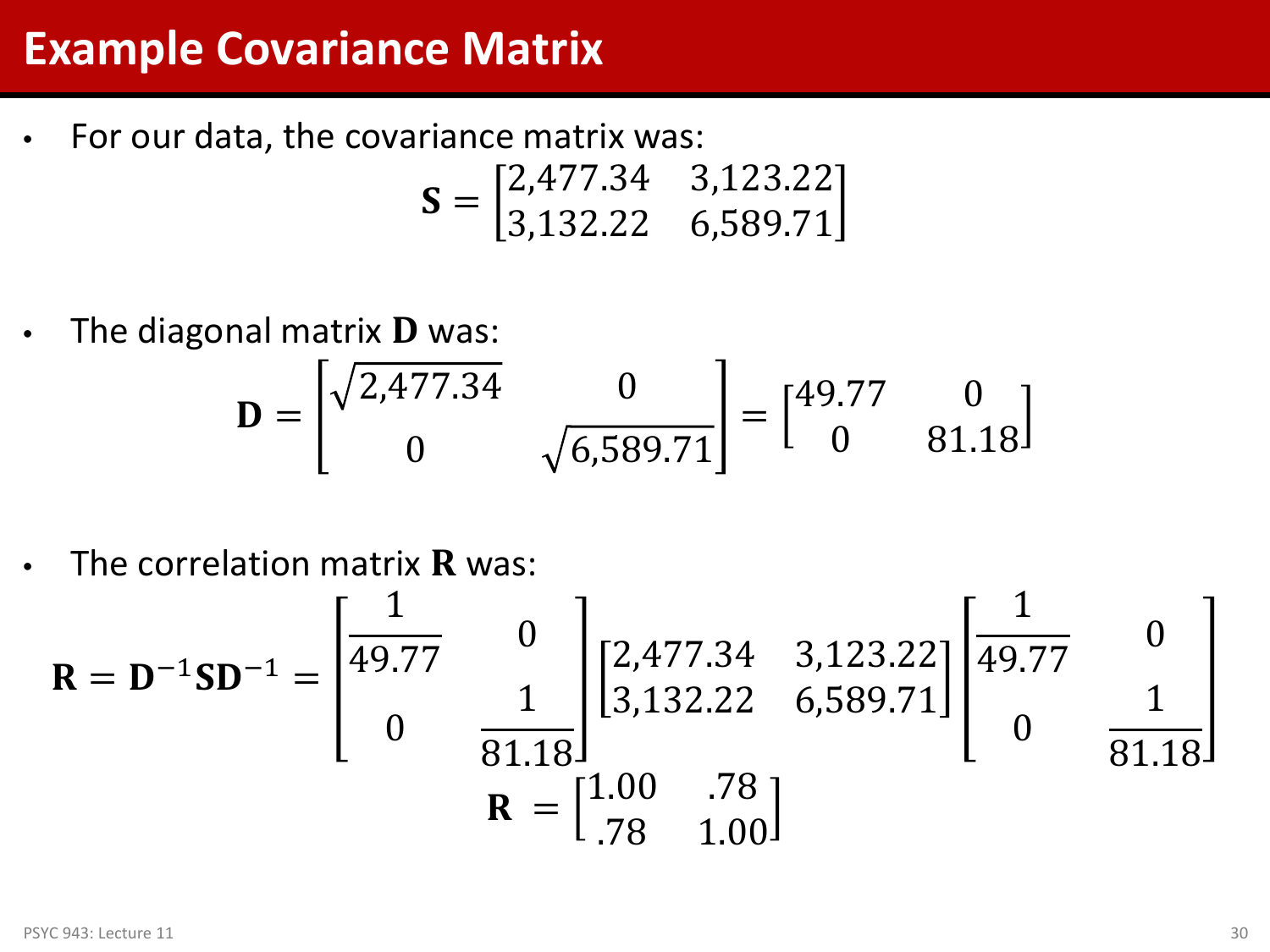```
*DIAGONAL MATRIX OF STANDARD DEVIATIONS FROM COVARIANCE MATRIX:;
*SQRT TAKES STANDARD DEVIATION (COVARIANCE MATRIX HAS VARIANCES);
D_matrix = SQRT(DIAG(cov_matrix));D_matrix 2 rows 2 cols (numeric)
      49.77286 0
             0 81.177011
*INVERSE OF D Matrix:;
D_matrix_inv = INV(D_matrix);D_matrix_inv 2 rows 2 cols (numeric)
     \begin{array}{cc} 0.0200913 & 0 \\ 0 & 0.0123188 \end{array}*CORRELATION MATRIX:;
corr_matrix = D_matrix_inv*cov_matrix*D_matrix_inv;corr_matrix 2 rows 2 cols
                                           (numeric)
            1 0.7752238
    |0.7752238\sim 1
```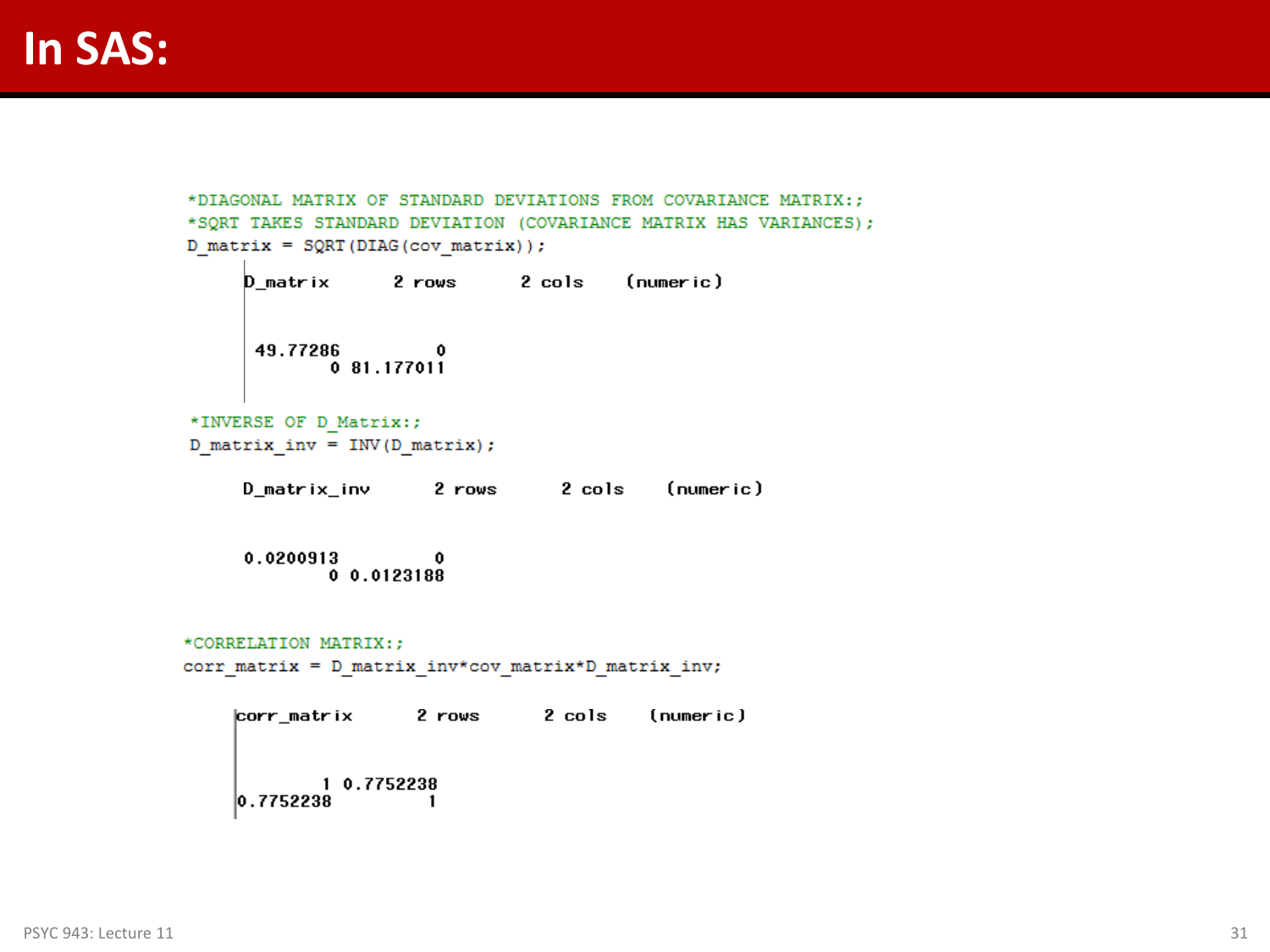#### **Generalized Variance**

- The determinant of the covariance matrix is the **generalized variance** Generalized Sample Variance  $= |S|$
- It is a measure of spread across all variables
	- $\triangleright$  Reflecting how much overlap (covariance) in variables occurs in the sample
	- $\triangleright$  Amount of overlap reduces the generalized sample variance
	- Generalized variance from our SAT example: 6,514,104.5
	- Generalized variance if zero covariance/correlation: 16,324,929

```
GEN VAR
*GENERALIZED VARIANCE:;
                                                  1 row
                                                               1 col
                                                                          (numeric)
GEN VAR = DET (cov matrix);
                                    6514104.5
```
- The generalized sample variance is:
	- $\geq$  Largest when variables are uncorrelated
	- $\geq$  Zero when variables form a linear dependency
- **In data:**
	- $\triangleright$  The generalized variance is seldom used descriptively, but shows up more frequently in maximum likelihood functions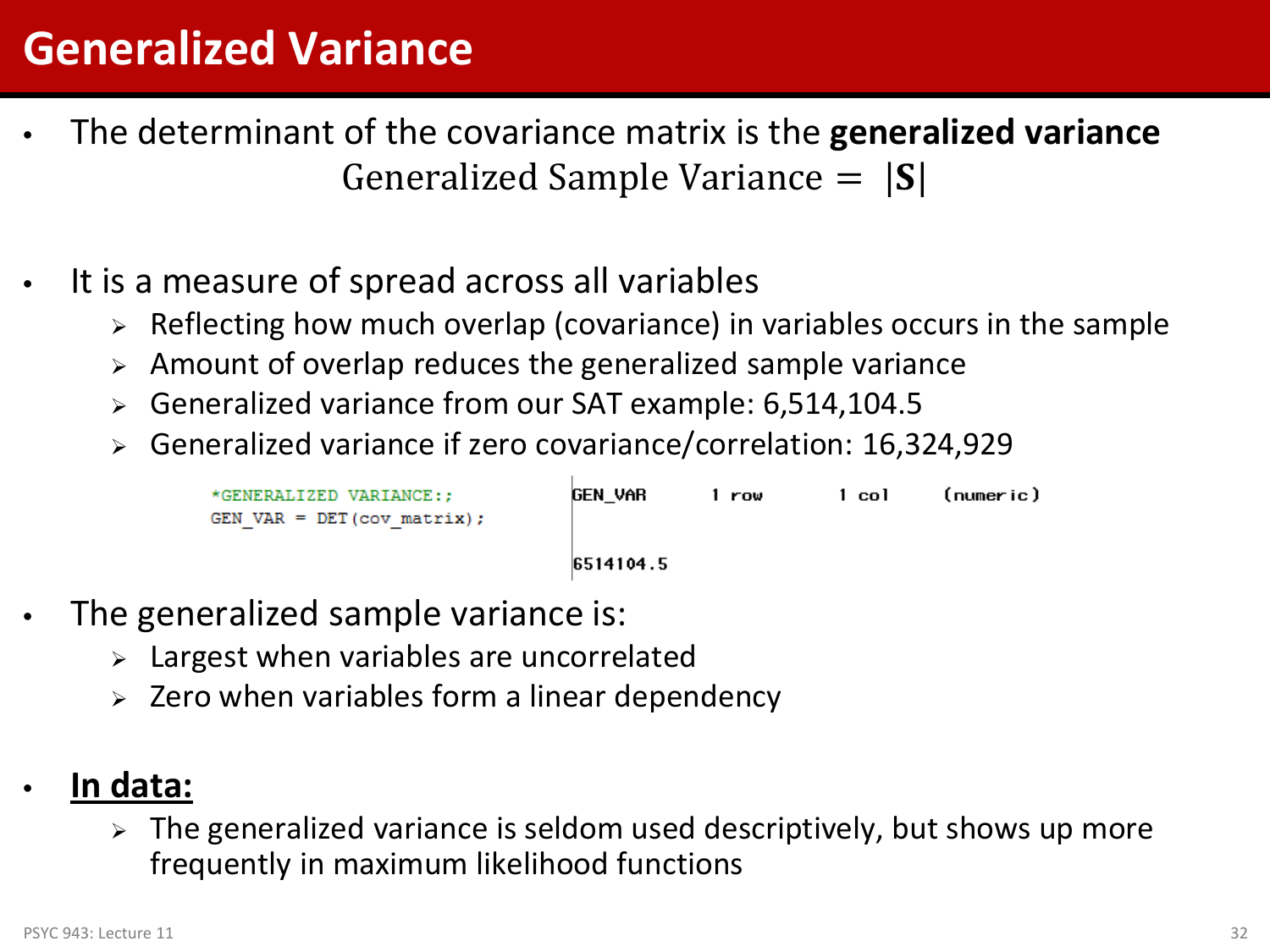#### **Total Sample Variance**

- The total sample variance is the sum of the variances of each variable in the sample
	- $\triangleright$  The sum of the diagonal elements of the sample covariance matrix
	- $\triangleright$  The trace of the sample covariance matrix

$$
Total Sample Variance = \sum_{v=1}^{V} s_{x_i}^2 = \text{tr } S
$$

Total sample variance for our SAT example:



9067.0447

- The total sample variance does not take into consideration the covariances among the variables
	- $\triangleright$  Will not equal zero if linearly dependency exists
- **In data:**
	- $\triangleright$  The total sample variance is commonly used as the denominator (target) when calculating variance accounted for measures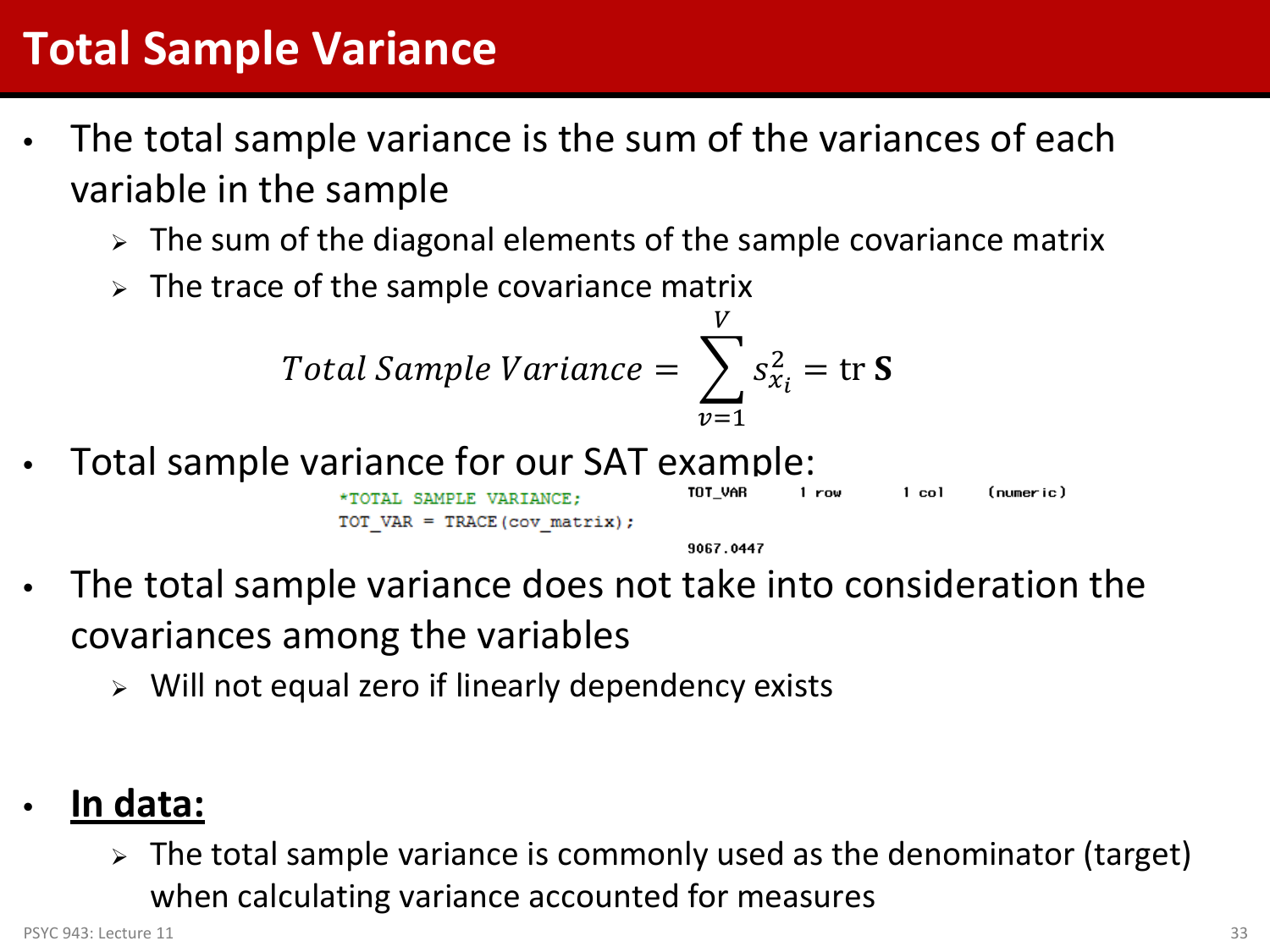# **MULTIVARIATE DISTRIBUTIONS (VARIABLES ≥ 2)**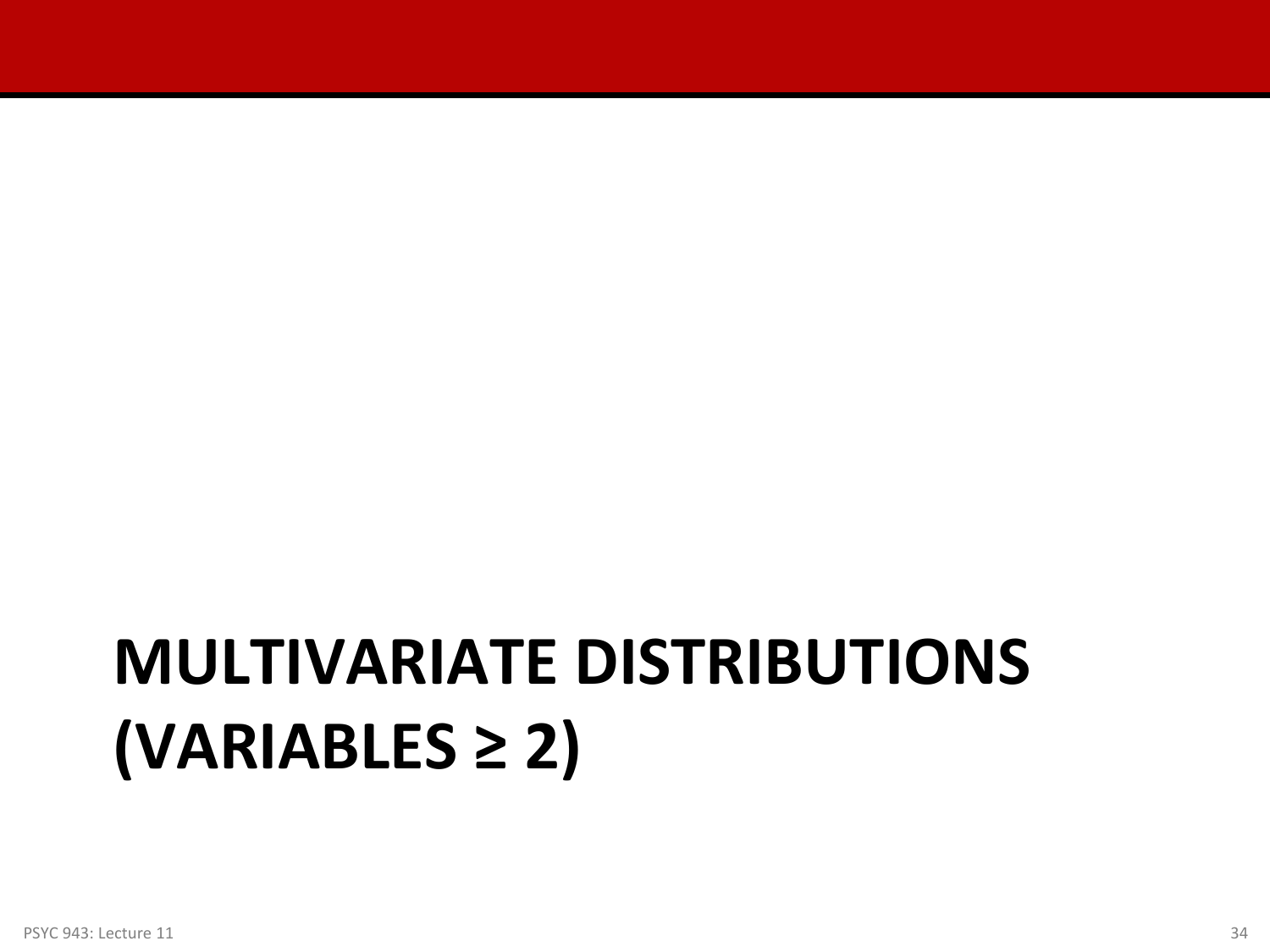#### **Multivariate Normal Distribution**

- The multivariate normal distribution is the generalization of the univariate normal distribution to multiple variables
	- $\triangleright$  The bivariate normal distribution just shown is part of the MVN
- The MVN provides the relative likelihood of observing **all** *V* variables for a subject *p* simultaneously:

$$
\mathbf{x}_p = \begin{bmatrix} x_{p1} & x_{p2} & \dots & x_{pV} \end{bmatrix}
$$

The multivariate normal density function is:

$$
f(\mathbf{x}_p) = \frac{1}{(2\pi)^{\frac{V}{2}} |\mathbf{\Sigma}|^{\frac{1}{2}}} \exp\left[-\frac{(\mathbf{x}_p^T - \boldsymbol{\mu})^T \mathbf{\Sigma}^{-1} (\mathbf{x}_p^T - \boldsymbol{\mu})}{2}\right]
$$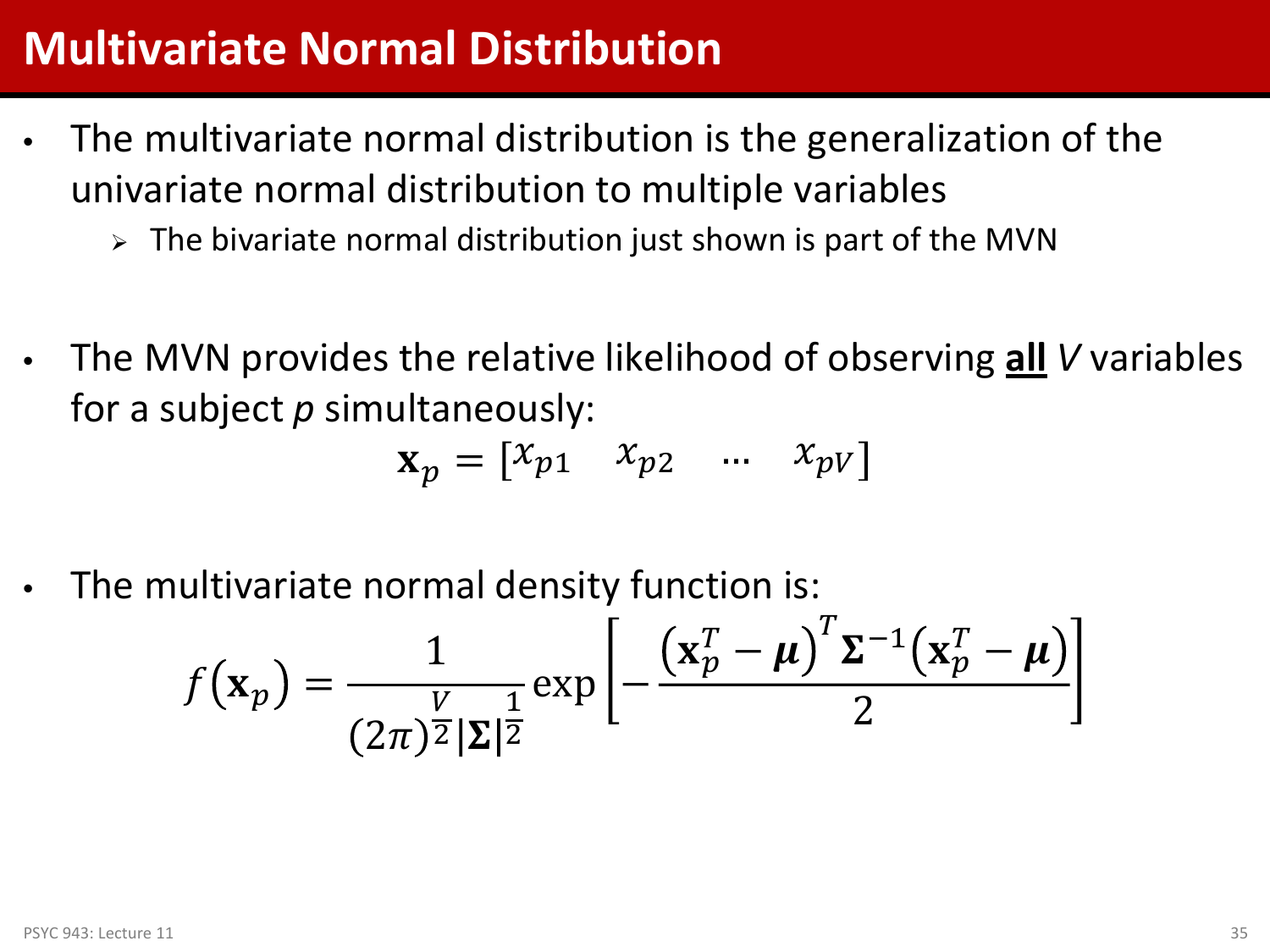#### **The Multivariate Normal Distribution**

$$
f(\mathbf{x}_p) = \frac{1}{(2\pi)^{\frac{V}{2}} |\mathbf{\Sigma}|^{\frac{1}{2}}} \exp\left[-\frac{(\mathbf{x}_p^T - \boldsymbol{\mu})^T \mathbf{\Sigma}^{-1} (\mathbf{x}_p^T - \boldsymbol{\mu})}{2}\right]
$$
  
• The mean vector is  $\boldsymbol{\mu} = \begin{bmatrix} \mu_{x_1} \\ \mu_{x_2} \\ \vdots \\ \mu_{x_V} \end{bmatrix}$ 

• The covariance matrix is 
$$
\Sigma = \begin{bmatrix} \sigma_{x_1}^2 & \sigma_{x_1x_2} & \cdots & \sigma_{x_1x_V} \\ \sigma_{x_1x_2} & \sigma_{x_2}^2 & \cdots & \sigma_{x_2x_V} \\ \vdots & \vdots & \ddots & \vdots \\ \sigma_{x_1x_V} & \sigma_{x_2x_V} & \cdots & \sigma_{x_V}^2 \end{bmatrix}
$$

 $\triangleright$  The covariance matrix must be non-singular (invertible)

 $\mathbf{r}$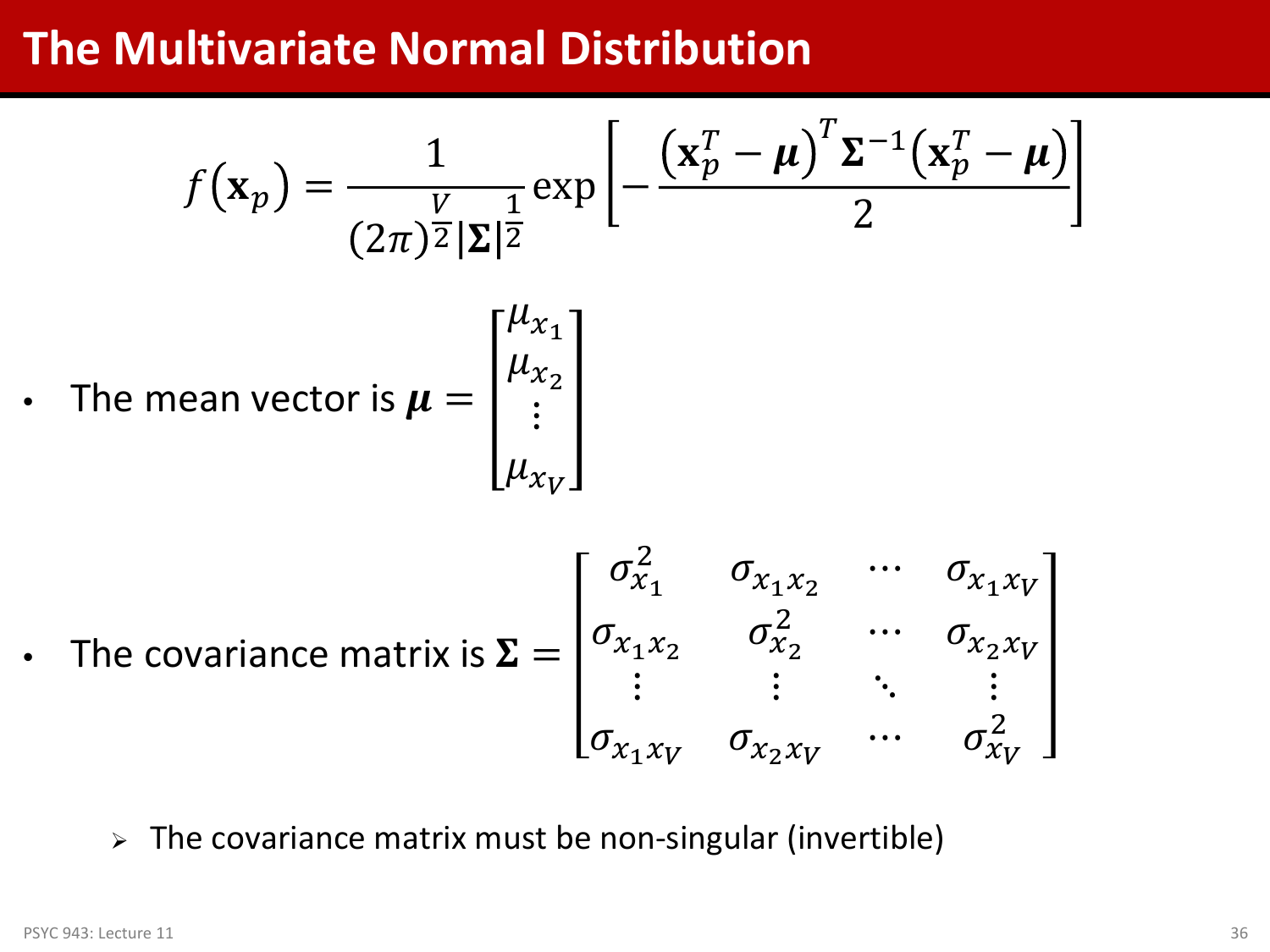#### **Comparing Univariate and Multivariate Normal Distributions**

• The univariate normal distribution:

$$
f(x_p) = \frac{1}{\sqrt{2\pi\sigma^2}} \exp\left[-\frac{(x-\mu)^2}{2\sigma^2}\right]
$$

• The univariate normal, rewritten with a little algebra:

$$
f(x_p) = \frac{1}{(2\pi)^{\frac{1}{2}}|\sigma^2|^{\frac{1}{2}}} \exp\left[-\frac{(x-\mu)\sigma^{-\frac{1}{2}}(x-\mu)}{2}\right]
$$

• The multivariate normal distribution

$$
f(\mathbf{x}_p) = \frac{1}{(2\pi)^{\frac{V}{2}} |\Sigma|^{\frac{1}{2}}} \exp\left[-\frac{(\mathbf{x}_p^T - \boldsymbol{\mu})^T \Sigma^{-1} (\mathbf{x}_p^T - \boldsymbol{\mu})}{2}\right]
$$

 $\triangleright$  When  $V = 1$  (one variable), the MVN is a univariate normal distribution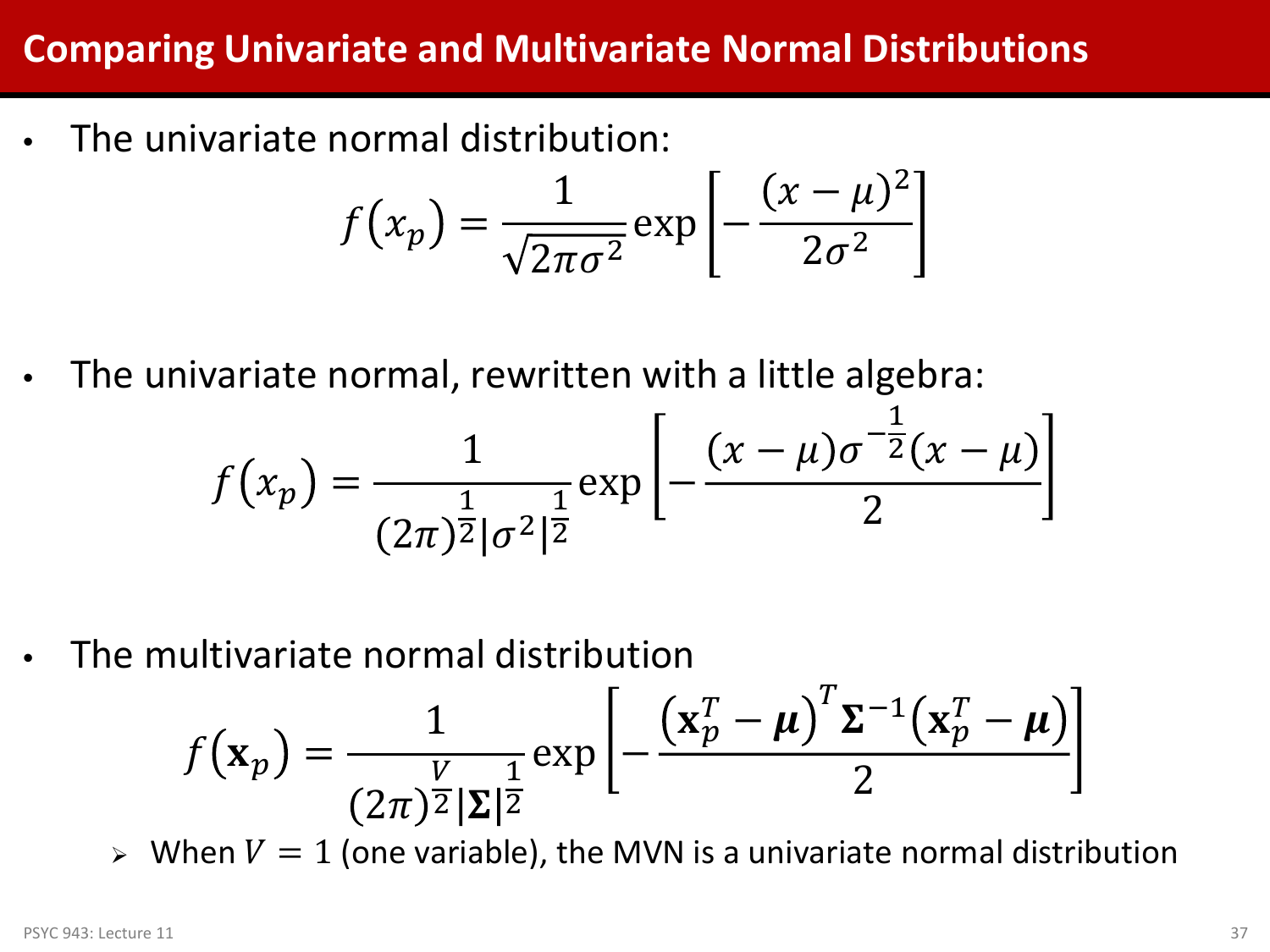#### **The Exponent Term**

• The term in the exponent (without the  $-\frac{1}{2}$ 2 ) is called the **squared Mahalanobis Distance**

$$
d^{2}(x_{p}) = (\mathbf{x}_{p}^{T} - \boldsymbol{\mu})^{T} \mathbf{\Sigma}^{-1} (\mathbf{x}_{p}^{T} - \boldsymbol{\mu})
$$

- $\triangleright$  Sometimes called the statistical distance
- $\triangleright$  Describes how far an observation is from its mean vector, in standardized units
- Like a multivariate Z score (but, if data are MVN, is actually distributed as a  $\chi^2$ variable with DF = number of variables in X)
- $\triangleright$  Can be used to assess if data follow MVN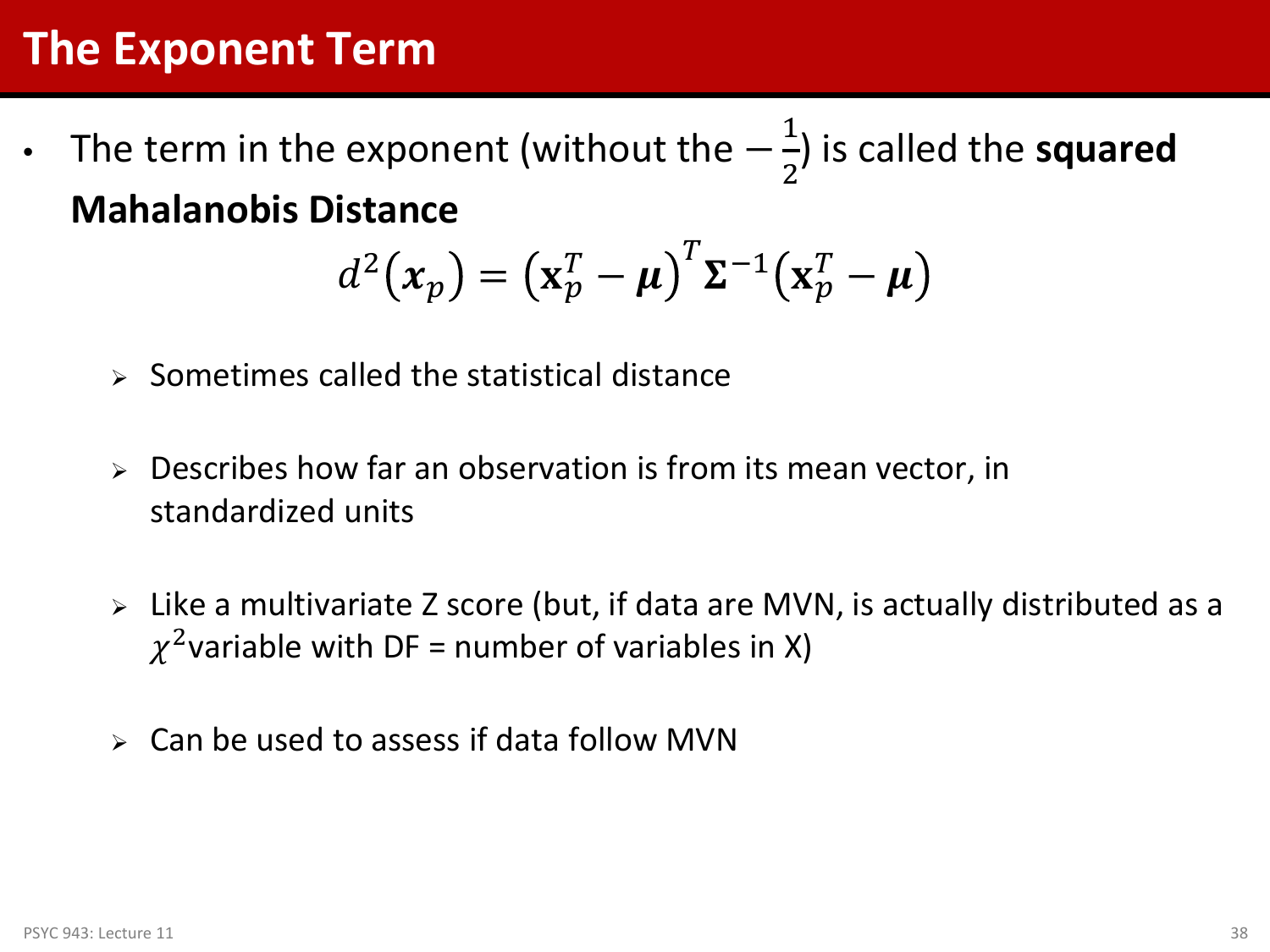#### **Multivariate Normal Notation**

- Standard notation for the multivariate normal distribution of *v* variables is  $N_{\nu}(\mu, \Sigma)$ 
	- $\triangleright$  Our SAT example would use a bivariate normal:  $N_2(\mu, \Sigma)$

#### • **In data:**

- $\triangleright$  The multivariate normal distribution serves as the basis for most every statistical technique commonly used in the social and educational sciences
	- General linear models (ANOVA, regression, MANOVA)
	- General linear mixed models (HLM/multilevel models)
	- Factor and structural equation models (EFA, CFA, SEM, path models)
	- Multiple imputation for missing data
- $\geq$  Simply put, the world of commonly used statistics revolves around the multivariate normal distribution
	- Understanding it is the key to understanding many statistical methods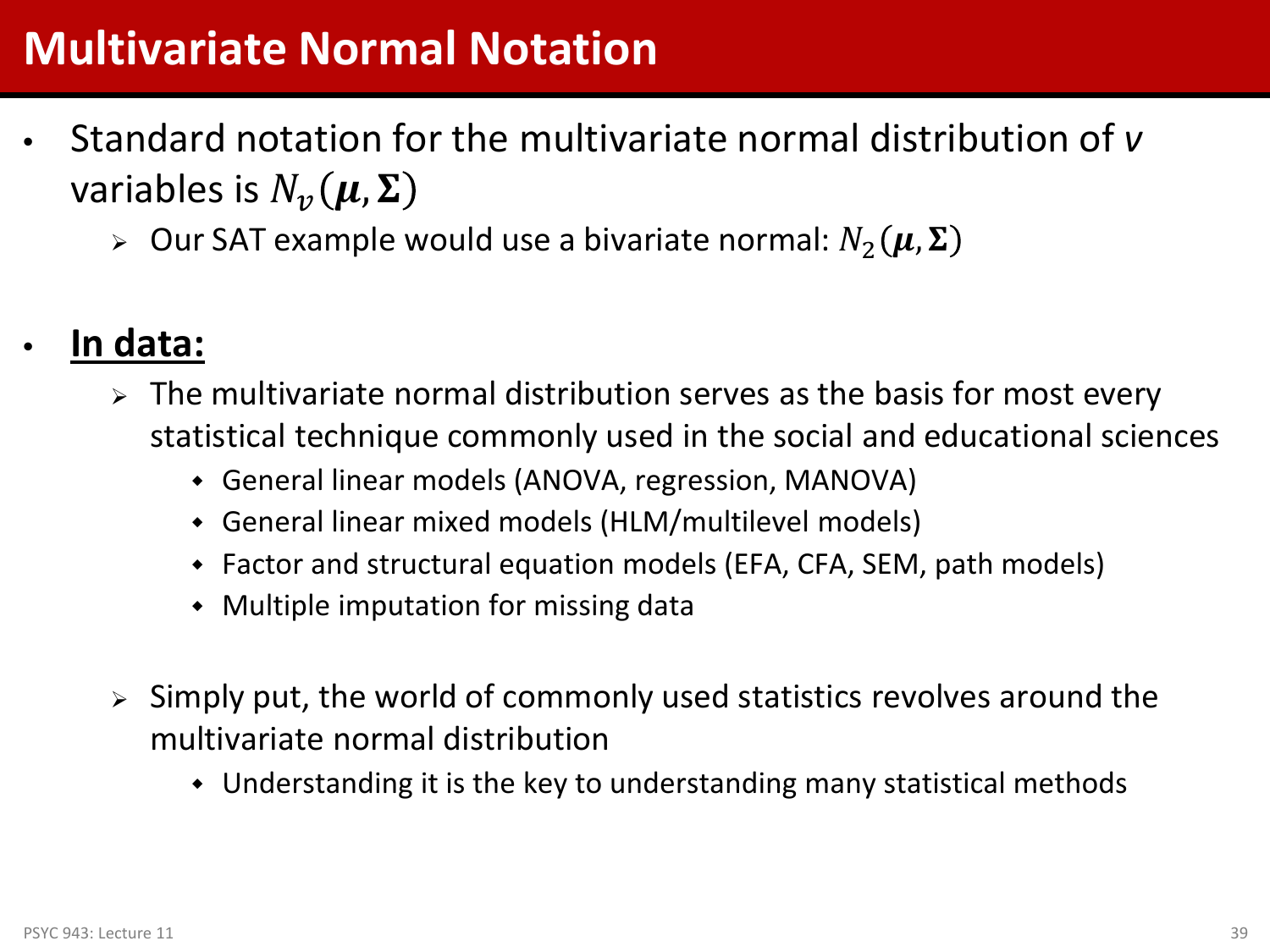#### **Bivariate Normal Plot #1**

$$
\boldsymbol{\mu} = \begin{bmatrix} \mu_{x_1} \\ \mu_{x_2} \end{bmatrix} = \begin{bmatrix} 0 \\ 0 \end{bmatrix}, \boldsymbol{\Sigma} = \begin{bmatrix} \sigma_{x_1}^2 & \sigma_{x_1 x_2} \\ \sigma_{x_1 x_2} & \sigma_{x_2}^2 \end{bmatrix} = \begin{bmatrix} 1 & 0 \\ 0 & 1 \end{bmatrix}
$$



Density Surface (3D) Density Surface (2D): Contour Plot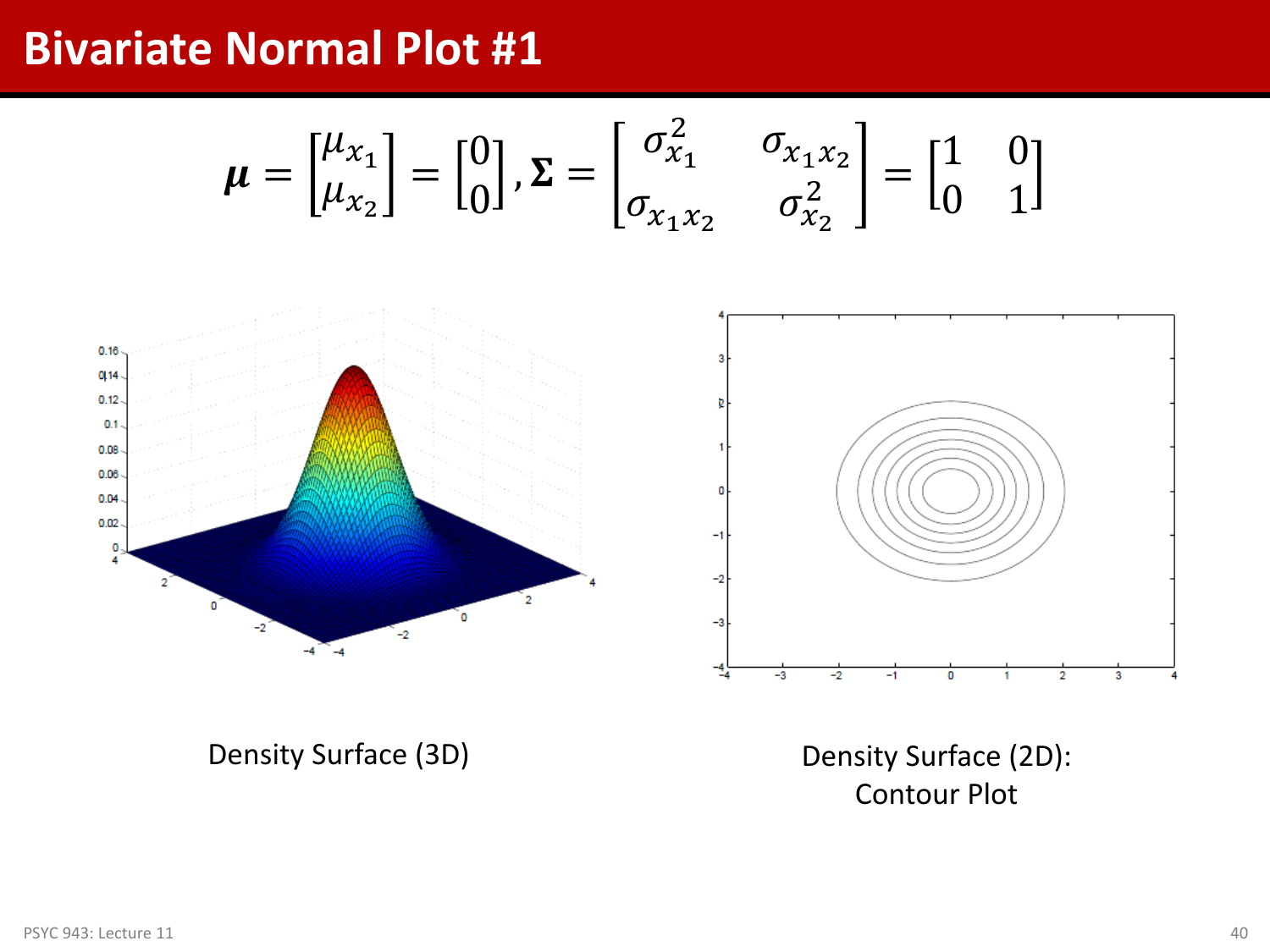#### **Bivariate Normal Plot #2 (Multivariate Normal)**

$$
\boldsymbol{\mu} = \begin{bmatrix} \mu_{x_1} \\ \mu_{x_2} \end{bmatrix} = \begin{bmatrix} 0 \\ 0 \end{bmatrix}, \boldsymbol{\Sigma} = \begin{bmatrix} \sigma_{x_1}^2 & \sigma_{x_1 x_2} \\ \sigma_{x_1 x_2} & \sigma_{x_2}^2 \end{bmatrix} = \begin{bmatrix} 1 & .5 \\ .5 & 1 \end{bmatrix}
$$



Density Surface (3D) Density Surface (2D): Contour Plot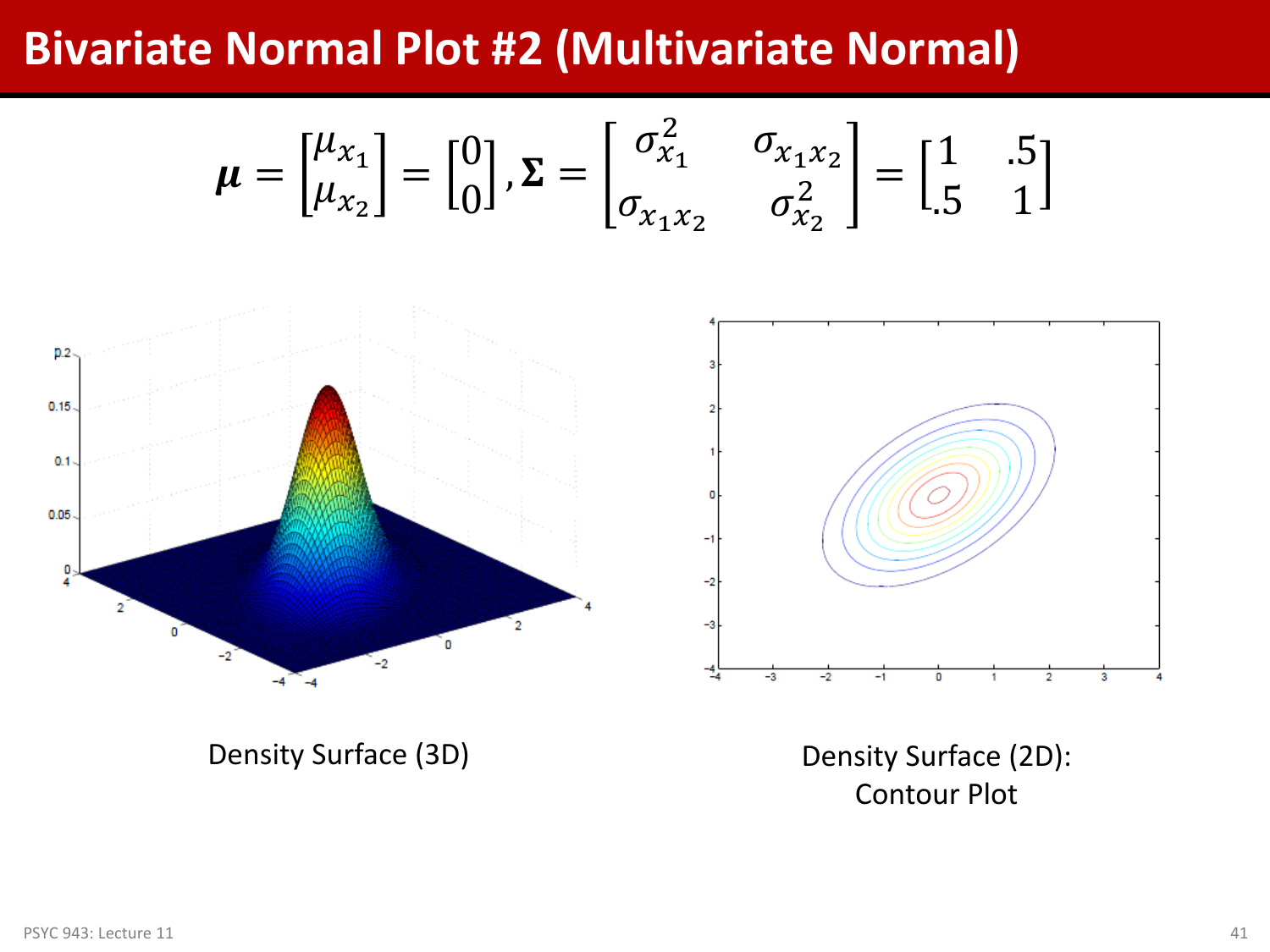#### **Multivariate Normal Properties**

- The multivariate normal distribution has some useful properties that show up in statistical methods
- $\bullet$  If **X** is distributed multivariate normally:
- 1. Linear combinations of  $X$  are normally distributed
- 2. All subsets of  $X$  are multivariate normally distributed
- 3. A zero covariance between a pair of variables of  $X$  implies that the variables are independent
- 4. Conditional distributions of  $X$  are multivariate normal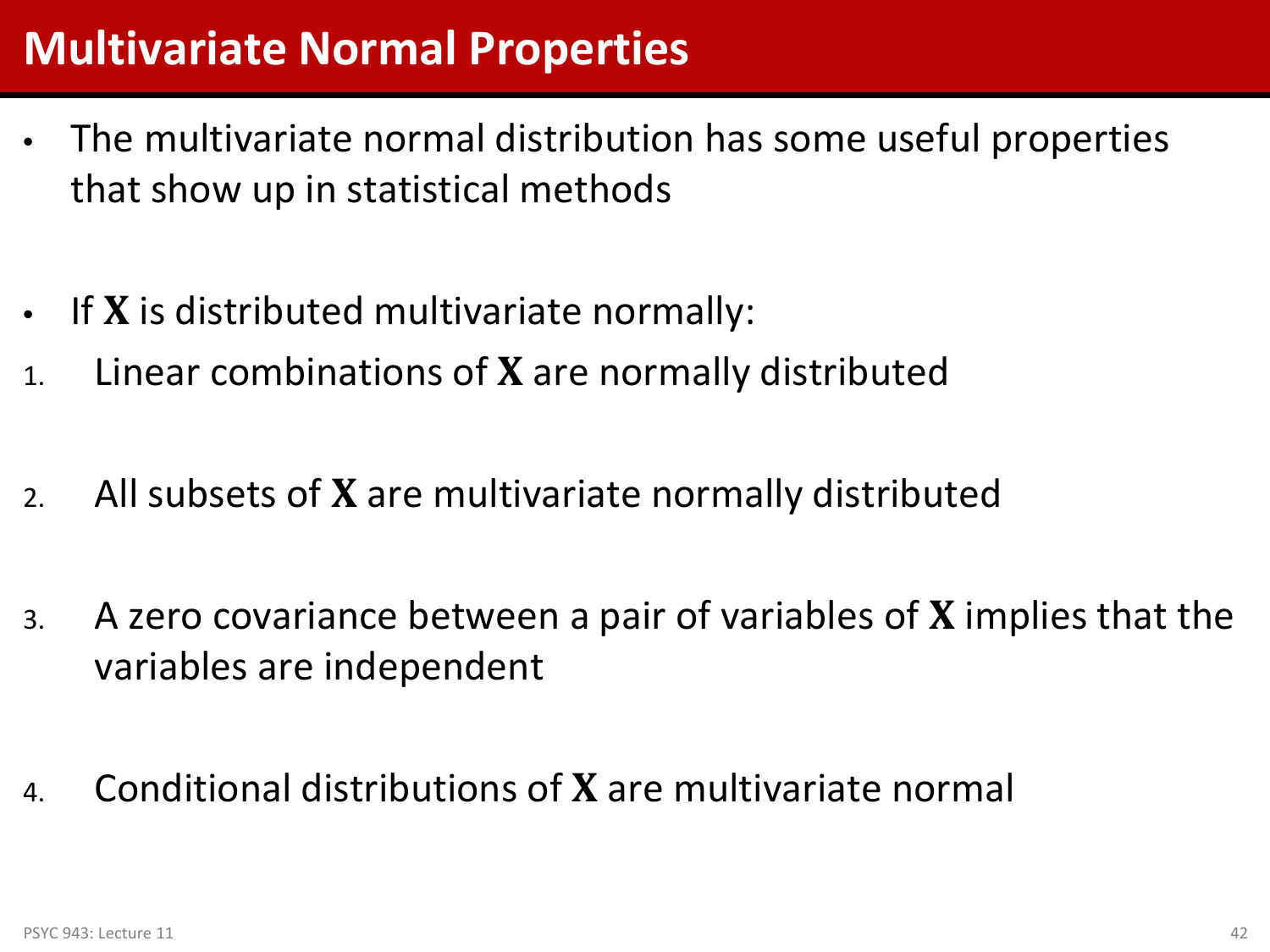### **Multivariate Normal Distribution in PROC IML**

- To demonstrate how the MVN works, we will now investigate how the PDF provides the likelihood (height) for a given observation:
	- $\triangleright$  Here we will use the SAT data and assume the sample mean vector and covariance matrix are known to be the true:

$$
\boldsymbol{\mu} = \begin{bmatrix} 499.32 \\ 498.27 \end{bmatrix}; \mathbf{S} = \begin{bmatrix} 2,477.34 & 3,123.22 \\ 3,132.22 & 6,589.71 \end{bmatrix}
$$

• We will compute the likelihood value for several observations (SEE EXAMPLE SAS SYNTAX FOR HOW THIS WORKS):

$$
\triangleright \; \; x_{631} = [590 \quad 730]; f(x) = 0.00000087528
$$

$$
\triangleright \; \; \mathbf{x}_{717} = [340 \quad 300]; f(\mathbf{x}) = 0.00000037082
$$

- $\Rightarrow$   $x = \overline{x} = [499.32 \quad 498.27]$ ;  $f(x) = 0.0000624$
- Note: this is the height for these observations, not the joint likelihood across all the data
	- $\triangleright$  Next time we will use PROC MIXED to find the parameters in  $\mu$  and  $\Sigma$  using maximum likelihood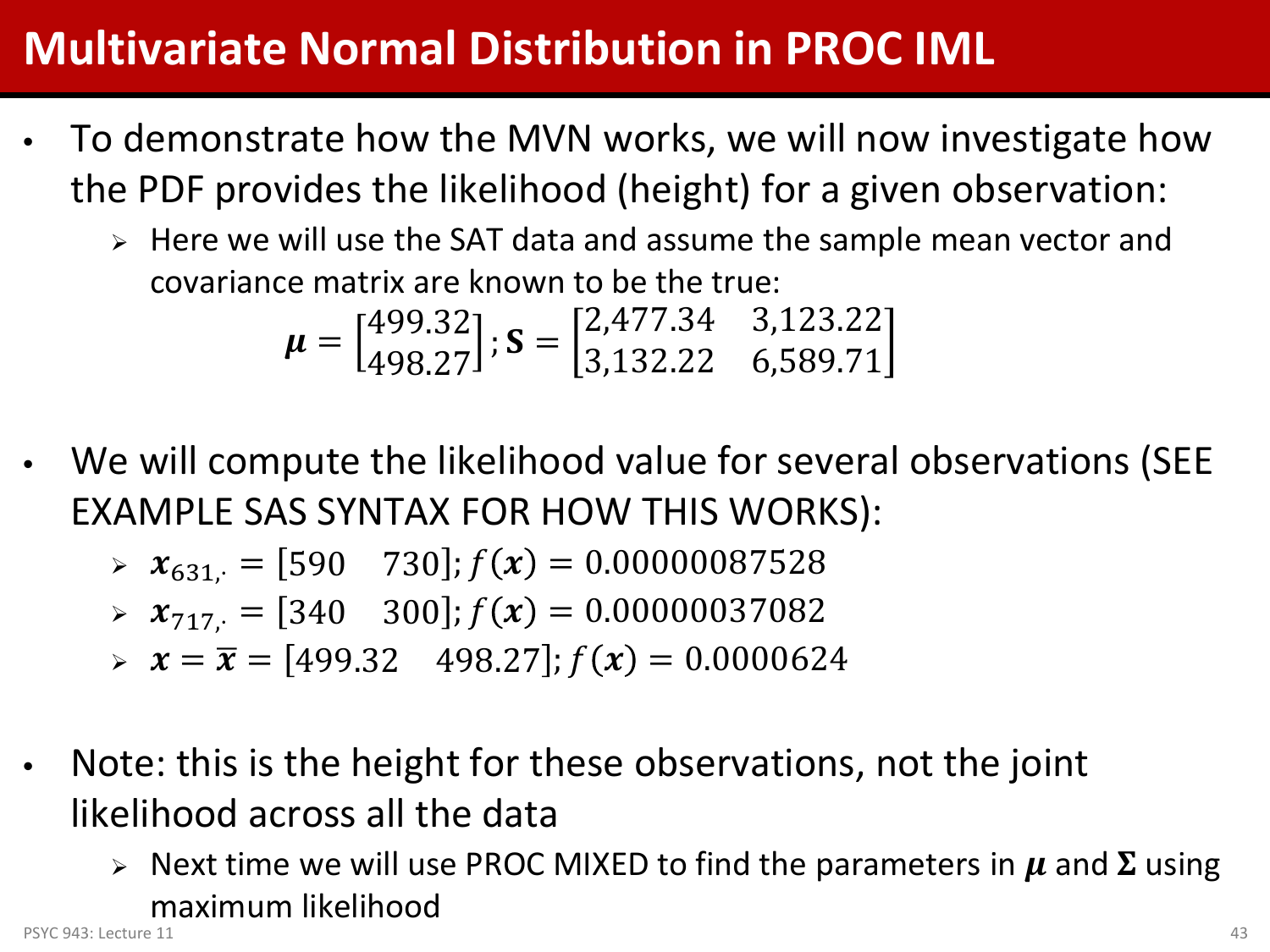#### **Likelihoods…From SAS**